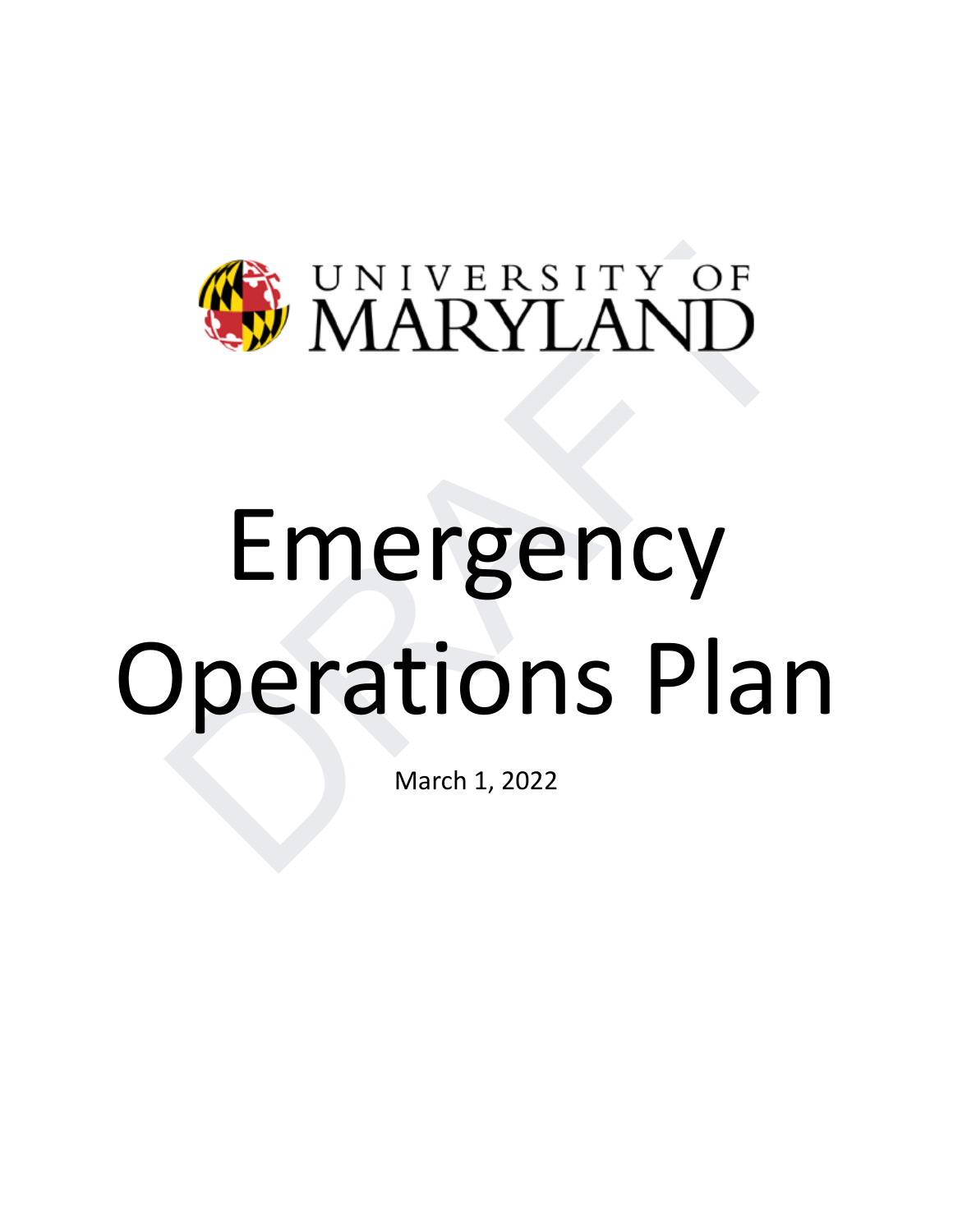# <span id="page-1-0"></span>**Statement on Emergency Preparedness**

This Emergency Operations Plan describes how the University of Maryland (UMD) prepares for, responds to, and recovers from incidents. It provides a framework to effectively organize, coordinate, and direct resources toward emergency response and recovery. Emergencies that affect university operations may occur at any time so this plan should be viewed as a flexible framework that is in effect at all times.

All members of the UMD community should prepare for emergencies and understand their roles in emergency situations. Students, faculty, and staff should familiarize themselves with the information and preparedness resources available from the Office of Emergency Management & Business Continuity (OEMBC)'s website at prepare.umd.edu.

| All members of the UMD community should prepare for emergencies and understand their<br>roles in emergency situations. Students, faculty, and staff should familiarize themselves with<br>the information and preparedness resources available from the Office of Emergency<br>Management & Business Continuity (OEMBC)'s website at prepare.umd.edu. |
|-------------------------------------------------------------------------------------------------------------------------------------------------------------------------------------------------------------------------------------------------------------------------------------------------------------------------------------------------------|
| This plan supersedes all previous plans and is effective immediately upon the President's<br>approval. It has been made available to individuals with incident responsibilities as well as other                                                                                                                                                      |
|                                                                                                                                                                                                                                                                                                                                                       |
| Date                                                                                                                                                                                                                                                                                                                                                  |
|                                                                                                                                                                                                                                                                                                                                                       |
| Date                                                                                                                                                                                                                                                                                                                                                  |
|                                                                                                                                                                                                                                                                                                                                                       |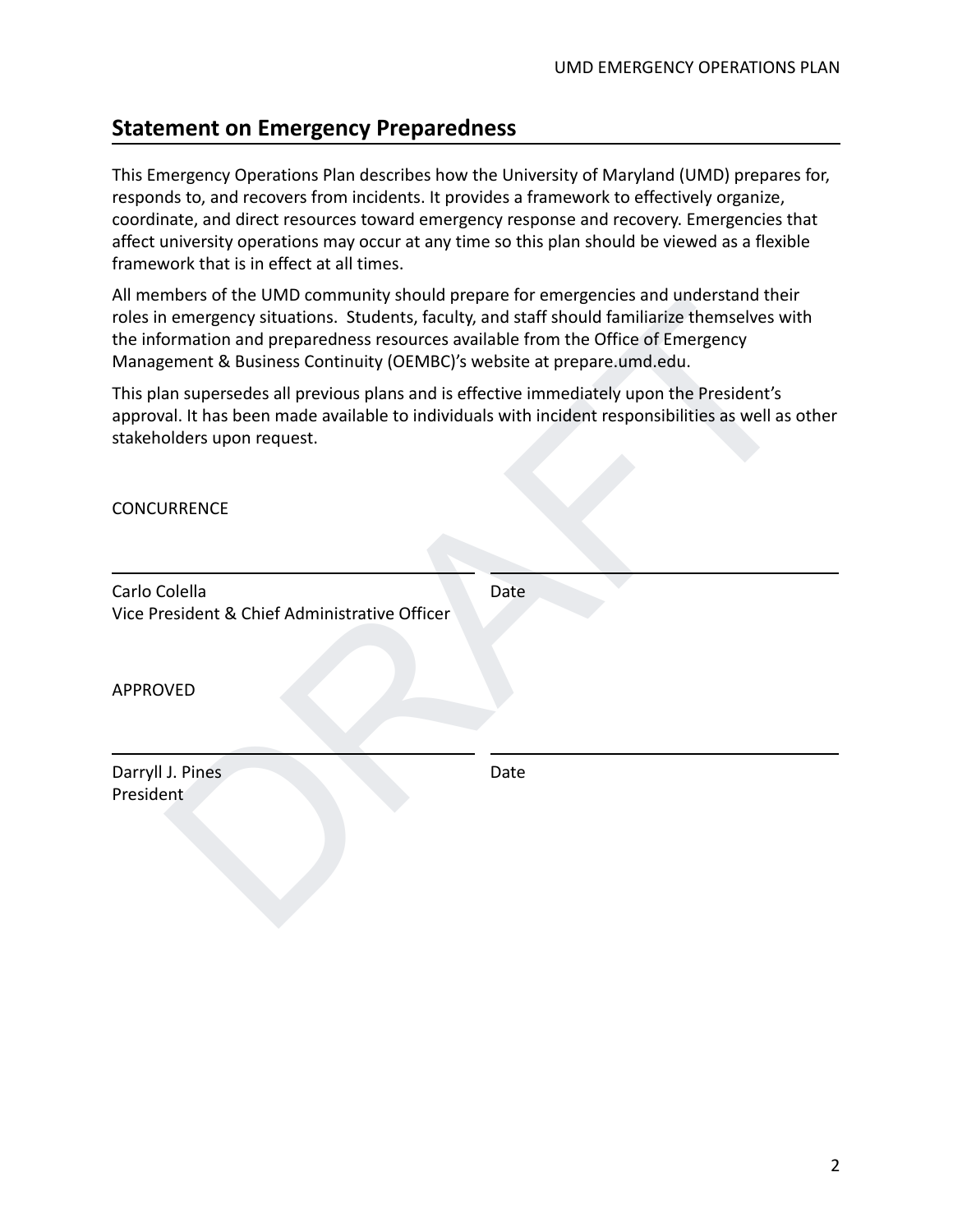<u> 1989 - Johann Barn, mars ann an t-Amhain Aonaich an t-Aonaich an t-Aonaich ann an t-Aonaich ann an t-Aonaich</u>

# <span id="page-2-0"></span>**Record of Changes**

| Change<br>Number | Date       | Changed By                                                                        | Change<br>Location | Description of Change                                                                                                                                                   |
|------------------|------------|-----------------------------------------------------------------------------------|--------------------|-------------------------------------------------------------------------------------------------------------------------------------------------------------------------|
| $1.0\,$          | 03/01/2022 | Erin Meyer,<br>Director,<br>Emergency<br>Management<br>and Business<br>Continuity | All sections       | Updated incident management<br>structure approved by<br>President (2/2022); streamlined<br>and reorganized document<br>sections to improve clarity and<br>functionality |
|                  |            |                                                                                   |                    |                                                                                                                                                                         |
|                  |            |                                                                                   |                    |                                                                                                                                                                         |
|                  |            |                                                                                   |                    |                                                                                                                                                                         |
|                  |            |                                                                                   |                    |                                                                                                                                                                         |
|                  |            |                                                                                   |                    |                                                                                                                                                                         |
|                  |            |                                                                                   |                    |                                                                                                                                                                         |
|                  |            |                                                                                   |                    |                                                                                                                                                                         |
|                  |            |                                                                                   |                    |                                                                                                                                                                         |
|                  |            |                                                                                   |                    |                                                                                                                                                                         |
|                  |            |                                                                                   |                    |                                                                                                                                                                         |
|                  |            |                                                                                   |                    |                                                                                                                                                                         |
|                  |            |                                                                                   |                    |                                                                                                                                                                         |
|                  |            |                                                                                   |                    |                                                                                                                                                                         |
|                  |            |                                                                                   |                    |                                                                                                                                                                         |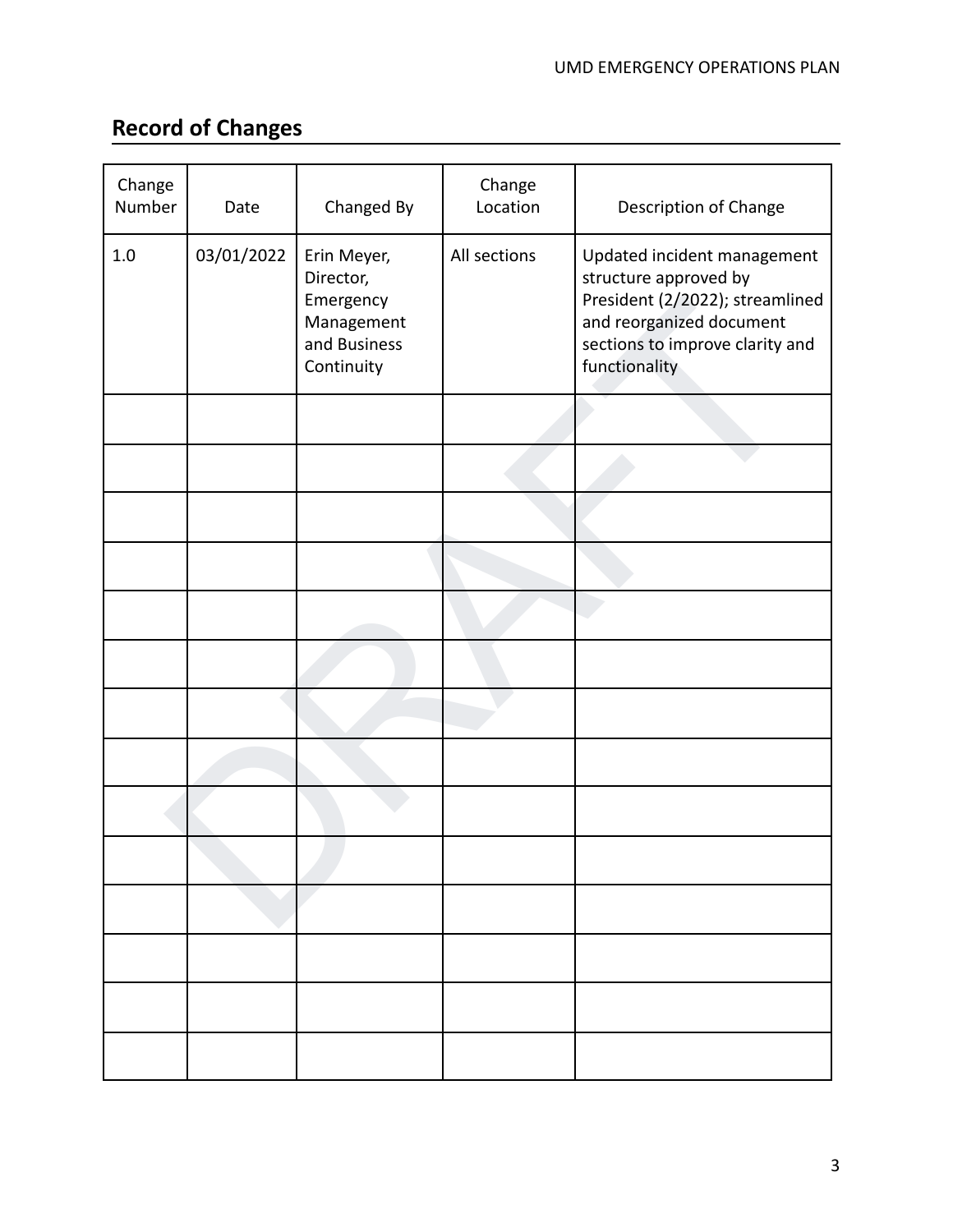$\overline{\phantom{a}}$ 

# <span id="page-3-0"></span>**Table of Contents**

| <b>Statement on Emergency Preparedness</b>               | $\overline{2}$ |  |
|----------------------------------------------------------|----------------|--|
| <b>Record of Changes</b>                                 | 3              |  |
| <b>Table of Contents</b>                                 | 3              |  |
| 1 Introduction                                           |                |  |
| 1.1 Purpose                                              | 6              |  |
| 1.2 Scope                                                | 6              |  |
| 1.3 Office of Emergency Management & Business Continuity | 7              |  |
| 1.4 Department Continuity and Emergency Operations Plans | 7              |  |
| 1.5 University Overview                                  | 7              |  |
| 1.5.1 Campus                                             | 7              |  |
| <b>1.5.2 Special Populations</b>                         | 8              |  |
| 1.5.3 Risk Assessment                                    | 8              |  |
| 1.6 Planning Assumptions                                 | 8              |  |
| <b>2 Concept of Operations</b>                           | 10             |  |
| 2.1 Preparedness Activities                              | 10             |  |
| 2.2 Incident Response Priorities                         | 10             |  |
| 2.3 Campus Incident Management Structure                 | 10             |  |
| 2.3.1 Campus Incident Strategy Group                     | 11             |  |
| 2.3.2 Campus Incident Coordination Group                 | 12             |  |
| 2.3.3 On-Scene Response Operations                       | 12             |  |
| 2.4 Recovery                                             | 13             |  |
| 2.4.1 Recovery Activities                                | 13             |  |
| 2.4.2 After-Action Reviews and Reports                   | 13             |  |
| <b>3 Communications</b>                                  | 14             |  |
| 3.1 Emergency Personnel Communications                   | 14             |  |
| 3.2 Warnings and Mass Notification                       | 14             |  |
| 3.3 Incident Communication                               | 14             |  |
| 3.3.1 Public Messaging                                   | 15             |  |
| 4 Plan Maintenance and Training                          | 16             |  |
| 4.1 Plan Maintenance                                     | 16             |  |
| 4.2 Training and Exercises                               | 16             |  |
| <b>Appendix A: Definitions</b>                           | 17             |  |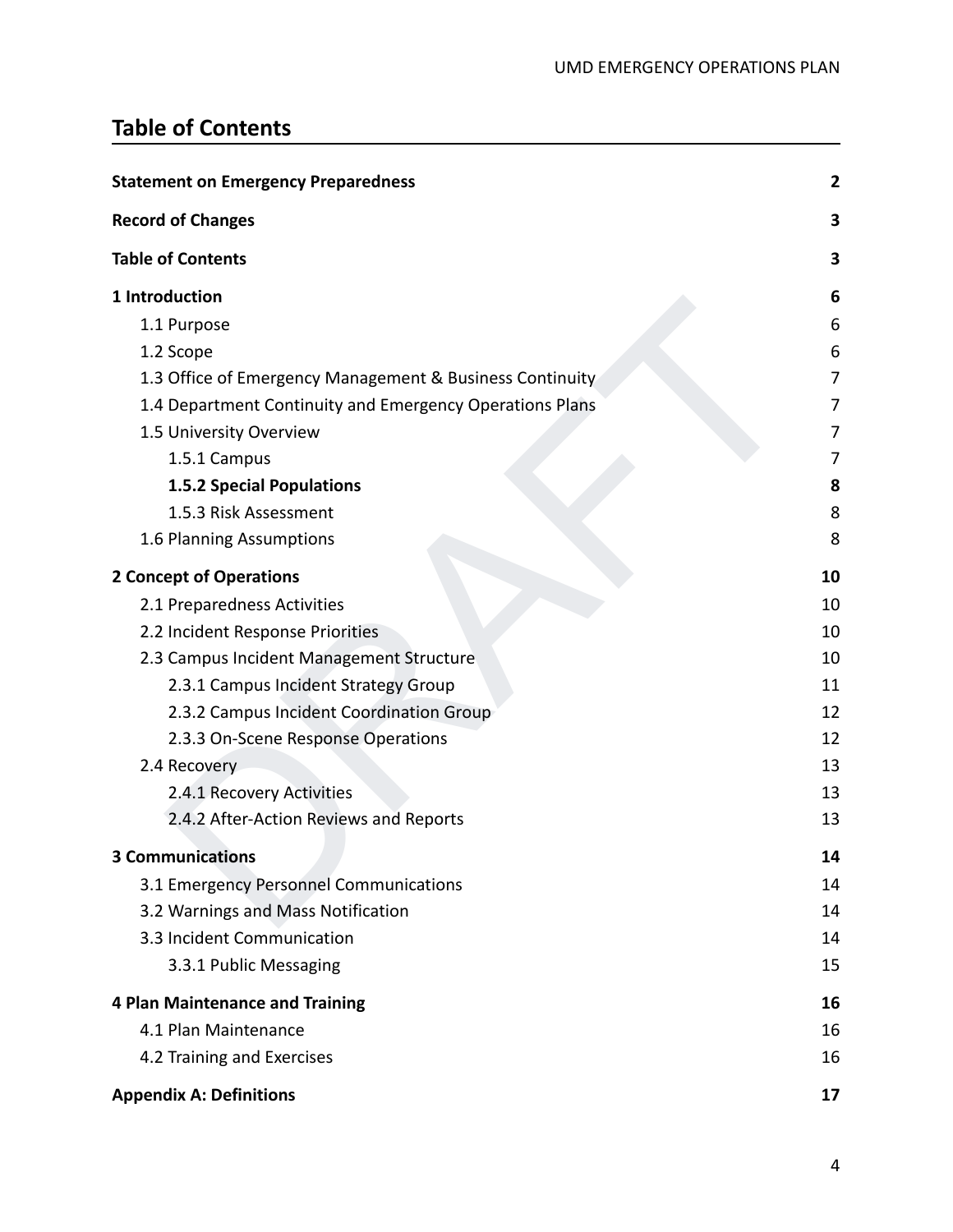| Appendix B: Use of ICS and NIMS in UMD's Response Model                | 18 |
|------------------------------------------------------------------------|----|
| <b>Appendix C: Administration, Finance and Logistics</b>               | 22 |
| Appendix D: Behavior Evaluation and Threat Assessment/Fitness for Duty | 23 |
| <b>Appendix E: Third-Party Emergency Surge Support</b>                 | 24 |
| <b>Appendix F: Major Identified Threats and Hazards</b>                | 25 |
|                                                                        |    |
| Annex A: Campus Outbreak Response Plan                                 | 27 |
| <b>Annex B: Incident Communications Plan</b>                           | 28 |
| Annex C: Continuity of Operations (COOP) and Recovery Plan             | 29 |
|                                                                        |    |
|                                                                        |    |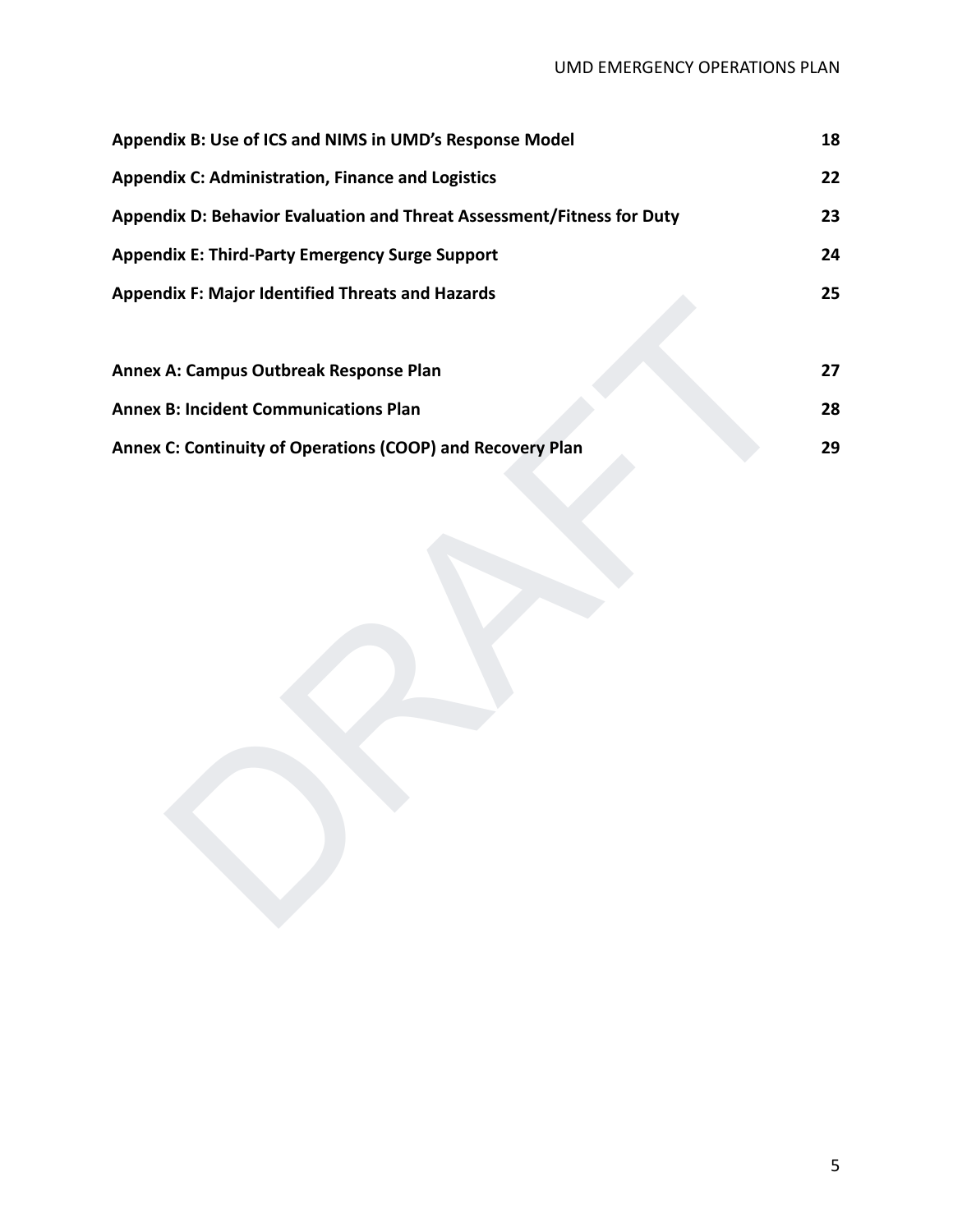# <span id="page-5-0"></span>**1 Introduction**

This section presents the purpose and scope of this plan, describes the university and its special populations relevant to emergency planning, and summarizes the planning assumptions used in this document.

This plan is based on the *Guide for Developing High Quality Emergency Operations Plans for Institutions of Higher Education* (2013) issued by the Federal Emergency Management Agency (FEMA). The plan fulfills the University System of Maryland (USM) Policy VI-13.00 requirement to develop and maintain an emergency preparedness plan.

## <span id="page-5-1"></span>**1.1 Purpose**

The purpose of the University of Maryland (UMD) Emergency Operations Plan (EOP) is to outline how the university plans for, responds to, and recovers from incidents. The EOP is the basis for operating procedures across campus departments, offices, and units.

The goals of the EOP are to:

- Contribute to the protection of the health and safety of students, faculty, staff, and visitors on campus
- Mitigate impacts to university property and the environment
- Provide effective and well-coordinated responses to emergencies
- Minimize disruptions to university operations, and
- Restore normal operations as quickly as possible

#### <span id="page-5-2"></span>**1.2 Scope**

The EOP addresses coordination of emergency preparedness, response, recovery, and mitigation for a comprehensive range of natural and human-caused hazards that could impact the safety, security, or health of the campus community including students, employees, and visitors. The EOP is the basis for how the university responds to a disaster.

). The plan fulfills the University System of Maryland (USM) Policy VI-13.00 requirement<br>elop and maintain an emergency preparedness plan.<br> **urpose**<br>
or the University of Maryland (UMD) Emergency Operations Plan (EOP) is t The EOP applies to all divisions, schools, departments, offices, and units at the UMD College Park campus. It is an all-hazards plan containing general concepts that can be applied to a variety of institution-level incidents. Divisions, schools, departments, offices, and units should develop their own emergency plans detailing their tailored procedures for incident management.

This plan has been developed for use during unplanned emergencies that cannot be rescheduled or canceled ("incidents"). A different management structure is in place during planned activities that require greater than usual staffing ("events" such as football games or Commencement).

UMD's response to infectious disease outbreaks is presented in the Campus Outbreak Response Plan, which is summarized in Annex A.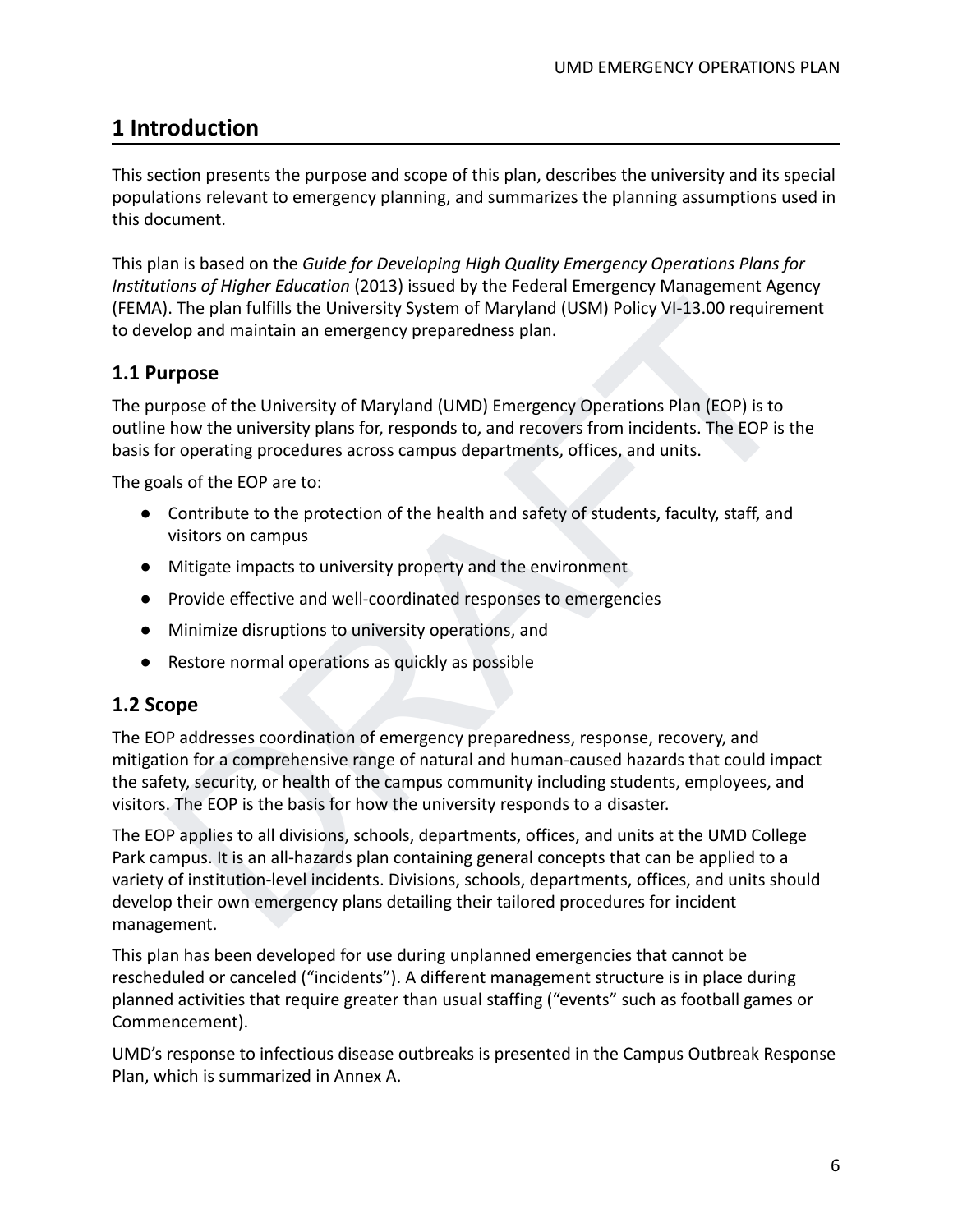## <span id="page-6-0"></span>**1.3 Office of Emergency Management & Business Continuity**

The University of Maryland's Office of Emergency Management & Business Continuity (OEMBC) is charged with maintaining a comprehensive university-level emergency management program to ensure an efficient and adequate response to and recovery from emergencies and incidents. OEMBC provides day-to-day coordination of planning, mitigation, response and recovery efforts.

OEMBC uses the tenets found in the Federal Emergency Management Agency's (FEMA) National Incident Management System (NIMS) and the Incident Command System (ICS) as required by USM Policy VI–13.00, Section 2. A. 1. j). See Appendix B for additional information.

#### <span id="page-6-1"></span>**1.4 Department Continuity and Emergency Operations Plans**

This campus-level EOP provides the foundation on which university departments develop and maintain their own continuity and emergency operations plans. OEMBC provides plan templates and support to departments in the creation of plans. Once developed, departments should submit a copy of their plan to OEMBC. Departments should review their plan(s) on an annual basis and resubmit the plan to OEMBC following any major changes.

#### <span id="page-6-2"></span>**1.5 University Overview**

A wide variety of human-caused and natural hazards have the potential to disrupt some or all university operations. Factors specific to UMD, including population distribution, campus infrastructure, building conditions, weather patterns, and proximity to Washington, DC, influence how the university prepares for and responds to incidents.

#### <span id="page-6-3"></span>**1.5.1 Campus**

online y VI-13.00, Section 2. A. 1. J). See Appendix B for additional information.<br>
Colicy VI-13.00, Section 2. A. 1. J). See Appendix B for additional information.<br> **epartment Continuity and Emergency Operations Plans**<br>
m UMD is located in the City of College Park, in Prince George's County, Maryland, and is the flagship campus of the University System of Maryland (USM). The 1,345-acre campus is approximately four miles northeast of Washington, D.C. and home to approximately 40,000 students and 10,000 faculty and staff. The university ranks among the top research institutions in the country.

There are over 250 buildings on campus, including specialized research centers such as the Space Systems Laboratory and the Maryland University Training Reactor. Construction of the Purple Line light rail system that will connect the UMD campus with suburban communities in the greater DC area is ongoing.

The number of faculty, staff, and students on campus varies depending on the day and events taking place on campus. For sports, UMD is a member of the Big Ten Conference and draws large crowds for football games, basketball games, and other special events. The largest venues on campus are the Maryland Stadium with a capacity of 54,000, the Xfinity Center with a capacity of 17,950, and Ludwig Field with a capacity of 7,000. The campus map is at [maps.umd.edu](http://maps.umd.edu/).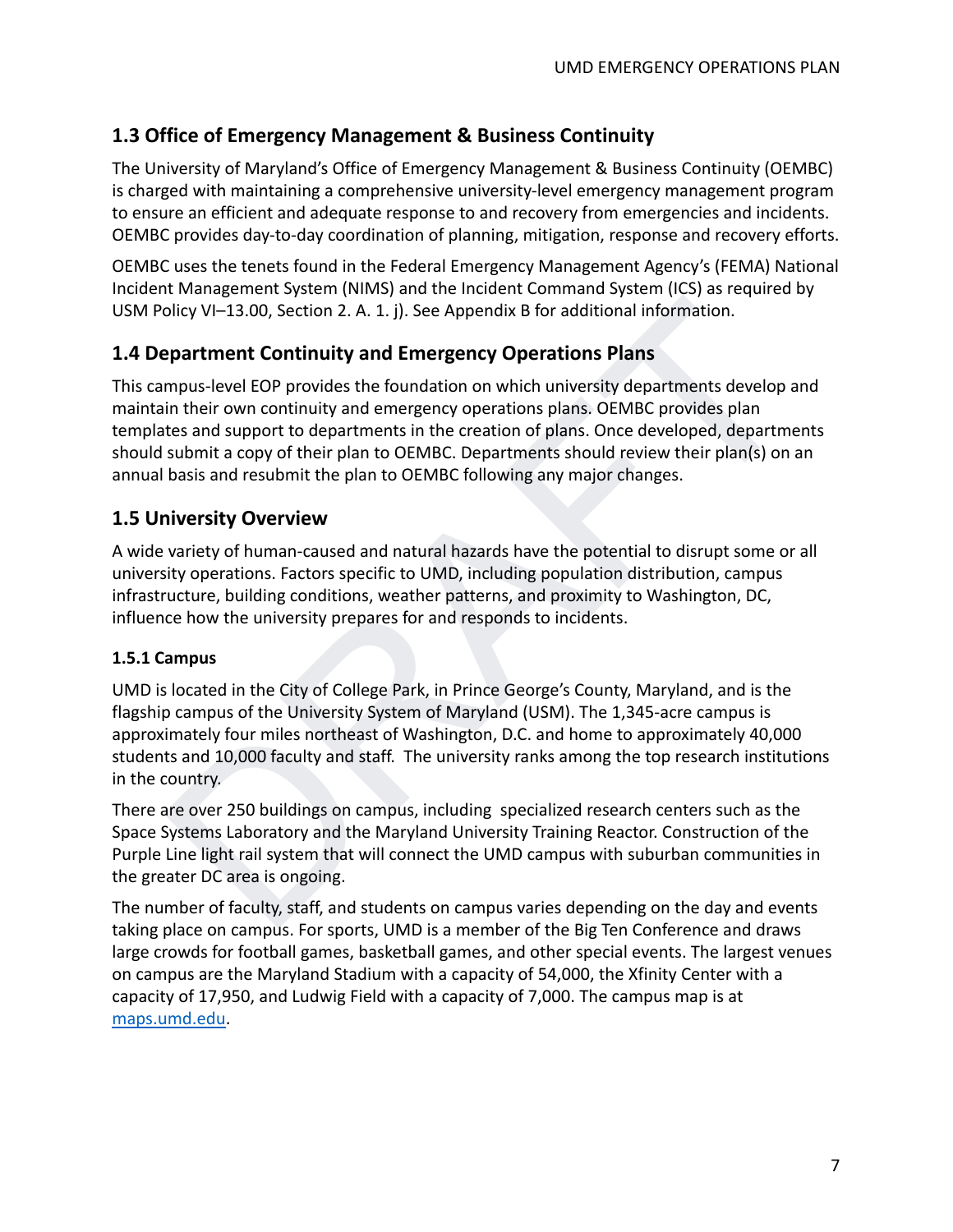#### <span id="page-7-0"></span>**1.5.2 Special Populations**

#### *1.5.2.1 Community Members with Access and Functional Needs*

Some members of the campus community have access and functional needs, including disabilities or limited English proficiency, and may require accommodations.

#### *1.5.2.2 Minors*

UMD operates the Center for Young Children (CYC) on campus which serves preschool and kindergarten age children. UMD also hosts numerous activities and events for youth including campus tours, camps, conferences, and other programs. Special accommodations may be needed for minors on the UMD campus.

#### <span id="page-7-1"></span>**1.5.3 Risk Assessment**

pperates the Center for Young Children (CYC) on campus which serves preschool and<br>graten age children. UMD also hosts numerous activities and events for youth including<br>stours, camps, conferences, and other programs. Speci The Threat and Hazard Identification and Risk Assessment (THIRA) is a foundational best practice in emergency preparedness and required by USM Policy VI-13.00 Policy on Campus Planning, Preparedness, and Response. The university uses the risk assessment methodology recommended for higher education by FEMA; the focus of this risk assessment is physical hazards that threaten the stability and safety of the campus community.

The THIRA process is distinguished from UMD's Enterprise Risk Management (ERM) program, required by USM Policy VIII-20.00. ERM focuses on strategic business risks whereas THIRA focuses on risks that result in operational disruption.

Additional information on IT systems failure mitigation strategies can be provided by the Division of Information Technology (DIT).

## <span id="page-7-2"></span>**1.6 Planning Assumptions**

This plan is based on the assumptions listed below:

- Emergencies or disasters may occur at any time, with or without notice.
- Emergencies or disasters, and the management of emergencies or disasters, may have economic, physical, social, and reputational impacts.
- The university has capabilities including personnel, equipment and supplies, facilities, and other resources to ensure the preservation of lives and property in the event of an emergency or disaster.
- The university will dedicate the resources necessary to develop, implement, and disseminate emergency plans and procedures.
- The university will assess and address hazards, vulnerabilities, and risks through mitigation efforts.
- OEMBC administers this plan.
- The university will utilize its resources and capabilities before requesting additional resources from the county or higher level agencies.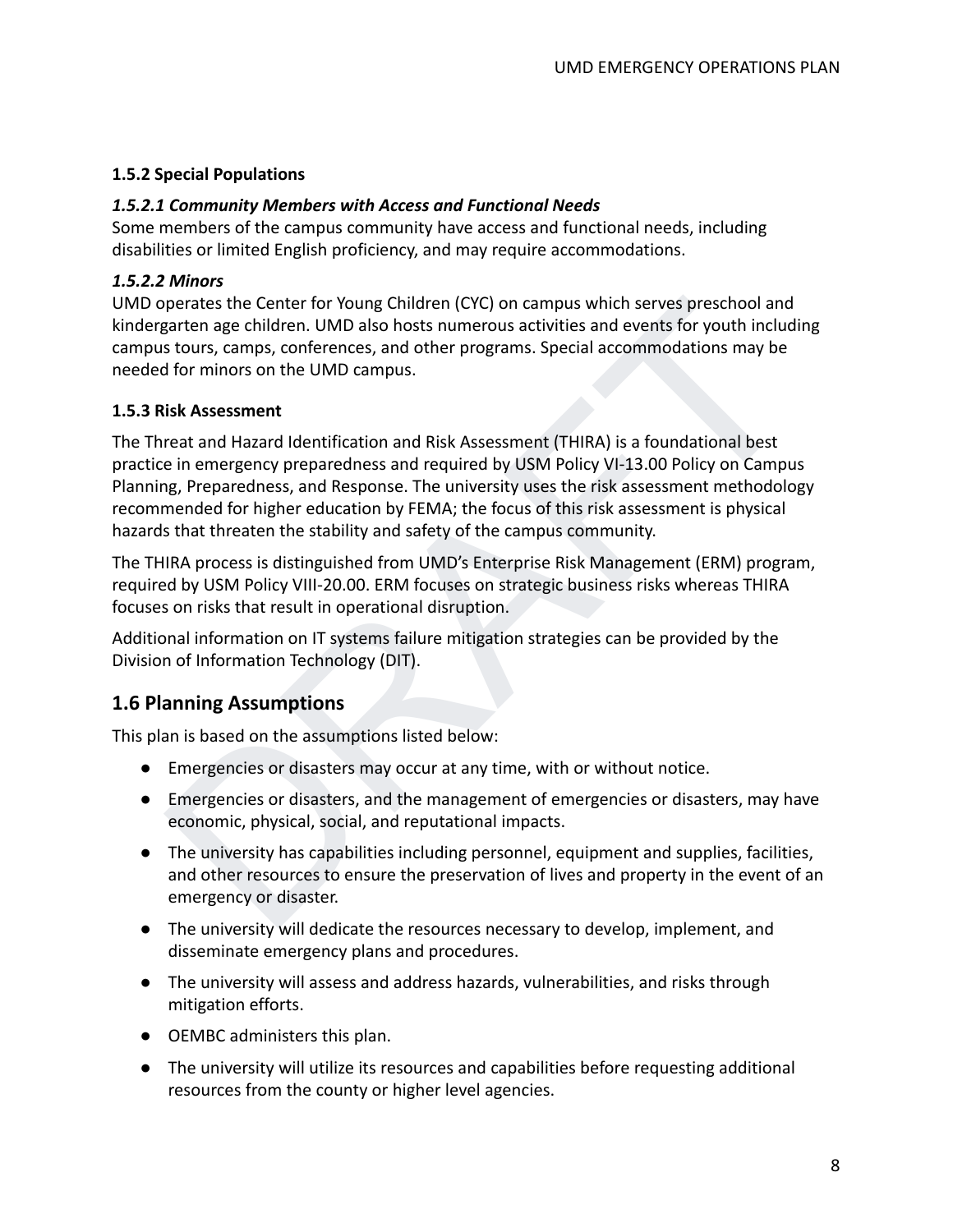- The university may enter into mutual aid agreements and memorandums of understanding with other entities to support emergency management activities.
- The university follows relevant state and federal guidance in developing emergency management plans.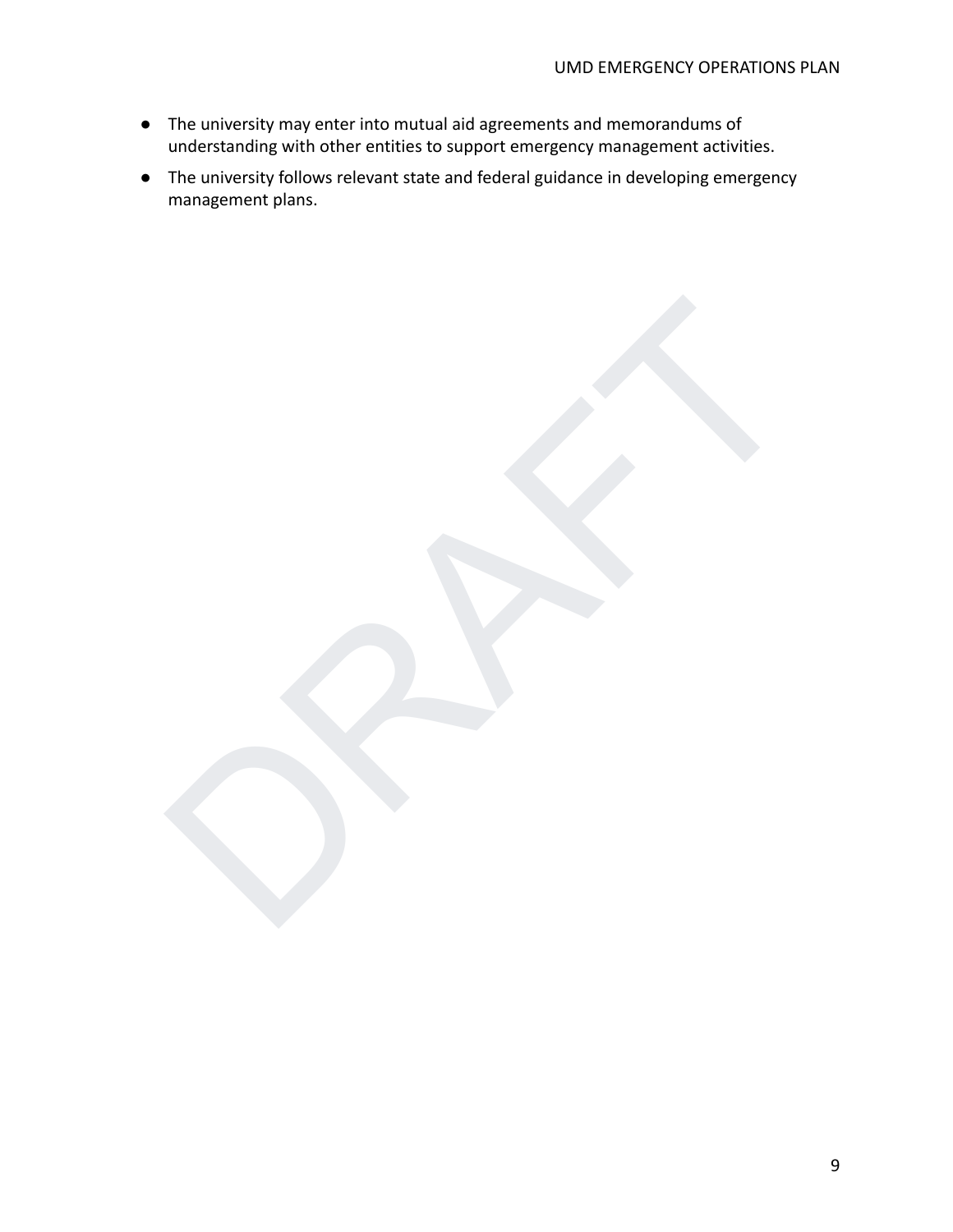# <span id="page-9-0"></span>**2 Concept of Operations**

<span id="page-9-1"></span>This section briefly describes how UMD prepares for, responds to, and recovers from incidents.

## **2.1 Preparedness Activities**

Activities such as planning, training, and conducting exercises are critical for ensuring UMD is ready to respond when an incident arises. All faculty, staff and students should be familiar with possible risks and plan how to respond when an emergency occurs. OEMBC and other units with incident responsibilities help to familiarize members of the campus community with possible risks and appropriate preparation and response activities. OEMBC maintains UMD's emergency plans, and conducts training and periodic exercises to support effective incident response.

## <span id="page-9-2"></span>**2.2 Incident Response Priorities**

is rises and plan now to respond when an emergency occurs. CLeMMC and other units and parameter and parameters of the campus community with<br>relection responsibilities help to familiarize members of the campus community wit Response operations are immediate activities taken during an emergency to protect lives, property, and the environment. Examples of response activities include evacuation or shelter in place, dissemination of public alerts, law enforcement activities, and administering emergency medical services. Once it's safe to do so, campus-level coordination described in the next section will begin.

The university's priorities for campus-level incident response activities are listed below in order of importance. These priorities guide the allocation of resources in the event of an emergency.

- 1. Protect life: reduce the risk of injury or death to emergency responders and community members
- 2. Stabilize the incident: prevent the incident from increasing in scale
- 3. Protect the environment: minimize negative environmental impacts
- 4. Preserve university property: minimize damage to and loss of university property
- 5. Restore mission critical operations: restore services critical to emergency response, the wellbeing of students, and the integrity of educational and research programs

## <span id="page-9-3"></span>**2.3 Campus Incident Management Structure**

The majority of incidents that occur on campus are of limited scope and are fairly routine in nature (e.g., winter and other weather closures, brief localized power outages, law enforcement apprehensions). These incidents are effectively addressed by individual departments working closely with their frequent partners. Each department should create and maintain their own internal emergency response procedures.

When an incident requires involvement beyond the primary department(s) or significantly affects the university's ability to perform mission critical activities (e.g., an extended infrastructure outage affecting numerous buildings, a tornado touchdown on campus, an outbreak of a serious infectious disease), additional coordination is needed to align operational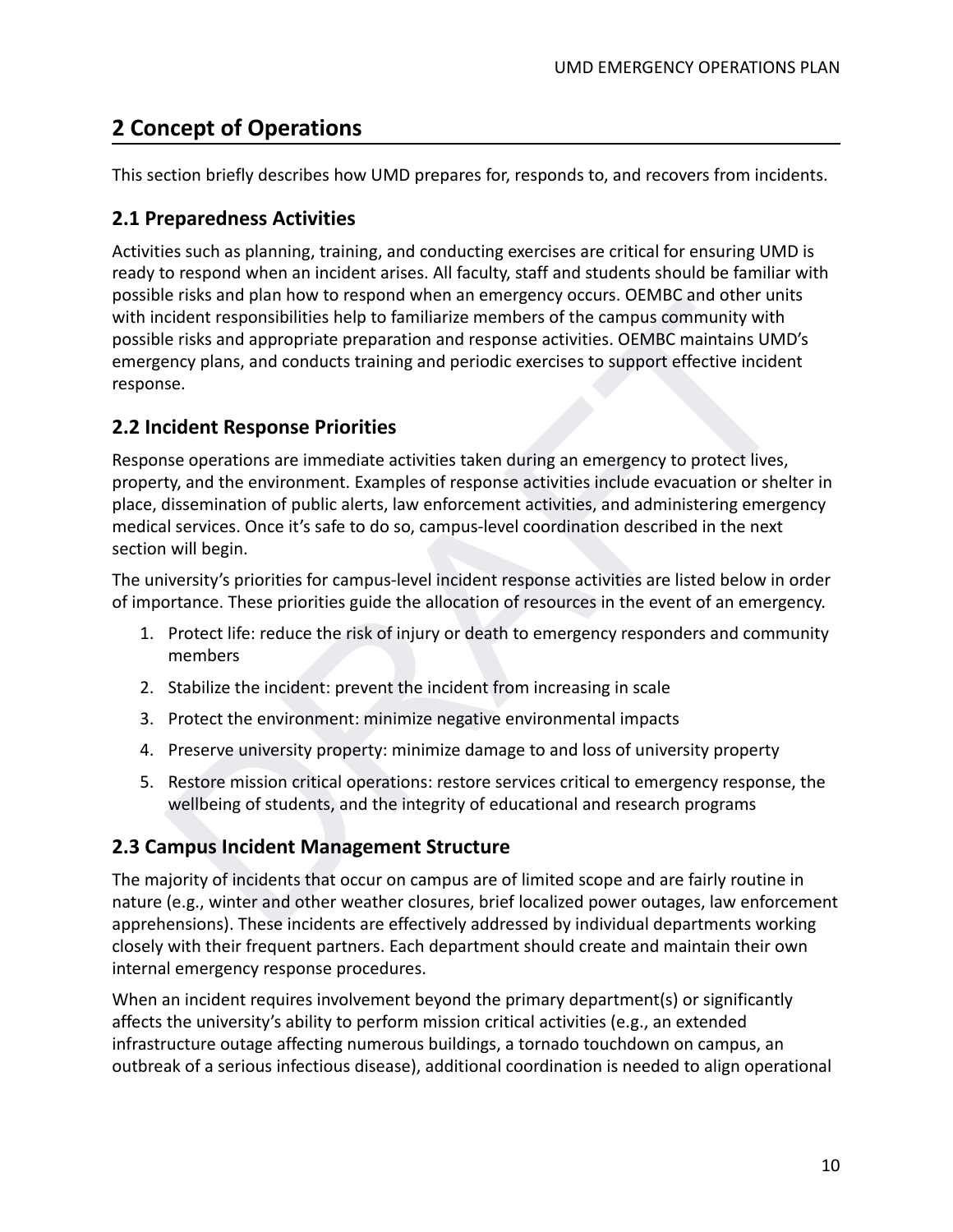and strategic considerations. Note that sensitive investigations and similar response activities are managed at the discretion of leadership.

UMD's campus incident management structure is summarized as follows:



This incident management structure incorporates tenets of the Federal Emergency Management Agency's Incident Command System (ICS) and the National Incident Management System (NIMS), as well as best practices from peer institutions. More information can be found in Appendix B.

#### <span id="page-10-0"></span>**2.3.1 Campus Incident Strategy Group**

The Campus Incident Strategy Group provides strategic direction and decisions to ensure an effective response and recovery for major incidents. It is comprised of the President and cabinet-level advisors and is staffed by the OEMBC Director.

The Strategy Group is convened to make timely strategic decisions as needed during a large-impact incident. For example, this group may make decisions to request assistance from the State of Maryland, approve funding for incident response activities, or serve as a liaison with local elected officials.

Members of this team receive incident notifications and briefings updates from the OEMBC Director.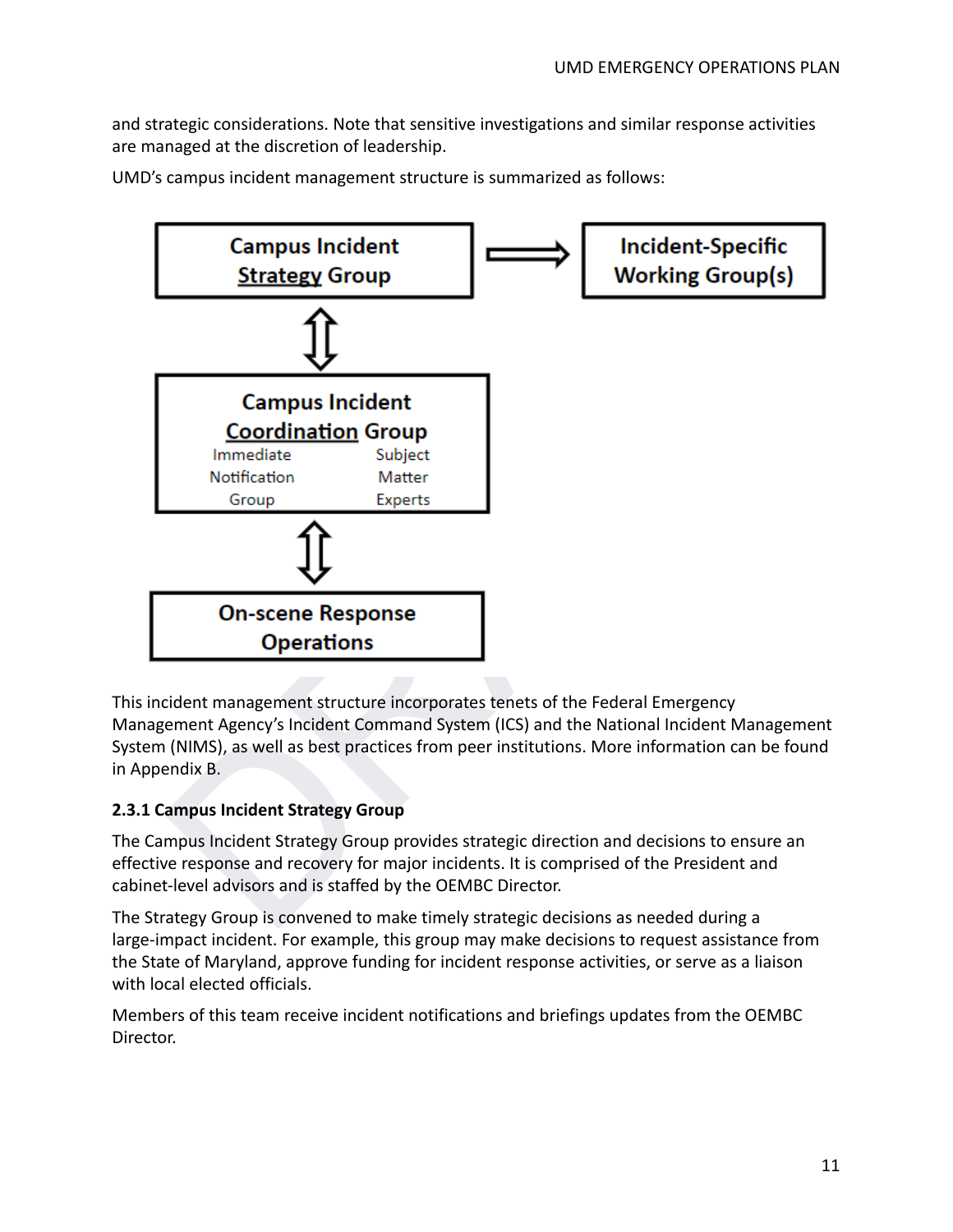#### *2.3.1.1 Incident-Specific Working Group(s)*

Depending upon the nature of an incident, members of the Campus Incident Strategy Group may convene an Incident-Specific Working Group. The purpose of the Working Group is to execute projects that require extensive collaboration across various organizations and functions (e.g., developing and implementing new campus processes for compliance with COVID-19 vaccination and testing requirements).

#### <span id="page-11-0"></span>**2.3.2 Campus Incident Coordination Group**

mpus Incident Coordination Group consists of functional leads who are convened to<br>normation during a campus-level incident, e.g., a power outage affecting multiple<br>gs, a gas leak requiring evacuation of multiple buildings) The Campus Incident Coordination Group consists of functional leads who are convened to share information during a campus-level incident (e.g., a power outage affecting multiple buildings, a gas leak requiring evacuation of multiple buildings). Throughout the incident, this group receives timely information through short, periodic incident briefings intended to keep independent incident activities coordinated. The department with the most information regarding the developing incident begins the briefing, and OEMBC facilitates report outs from other functional teams. This group is convened during daytime hours on weekdays and weekends.

Each department should have processes in place to gather critical information from internal and external sources. For example, Facilities Management (FM) uses a network of moisture sensors to receive immediate notifications of campus flooding and monitors the weather to take proactive steps when significant rainfall is expected.

Members of the Coordination Group may also participate on one or more of the following smaller teams:

- The Immediate Notification Group, which receives incident notifications outside of business hours;
- Subject matter experts whose functions are not typically needed in incident response but, depending on the nature of a specific incident, may be called upon to assist or participate.

At UMD, the activation of the Campus Incident Coordination Group is understood to be synonymous with the activation of an Emergency Operations Center (EOC). Please see Appendix B for additional information.

#### <span id="page-11-1"></span>**2.3.3 On-Scene Response Operations**

On-scene response operations at UMD follow FEMA ICS and NIMS. The first responder to arrive on scene assumes the role of Incident Commander (IC) until relieved by a more senior or more qualified individual. The IC establishes the Incident Command Post (ICP) and assumes overall responsibility for the incident. During an incident briefing, the ICP is charged with communicating updates to the Campus Incident Coordination Group.

Incident Command is replaced by Unified Command (UC) when multiple Incident Commanders representing two or more responding agencies are involved in the response. It is used by the Department of Public Safety (DPS) to coordinate activities with external responders. Multiple responding agencies may be required due to functional responsibilities (e.g., firefighting, public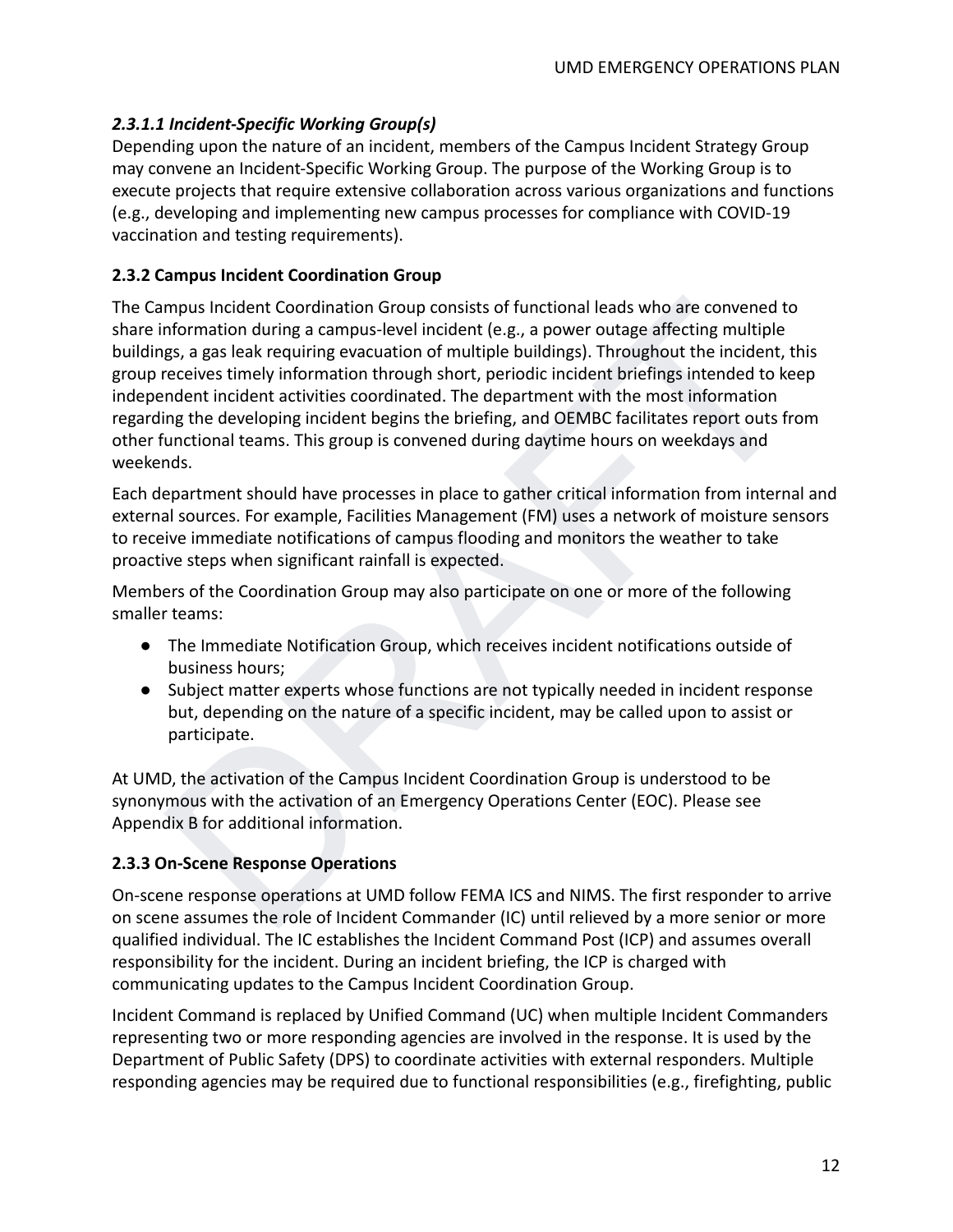safety), governmental levels (e.g., county, state), or geographic boundaries (e.g., multiple municipalities). UC is responsible for overall management of incident response.

#### <span id="page-12-0"></span>**2.4 Recovery**

As the immediate threat, hazard, or emergency subsides, the restoration of university operations begins through recovery activities of varying durations. Activities may range from restoration of essential utilities such as water and power, to mitigation measures designed to prevent future occurrences of a given threat, hazard, or emergency facing the university.

Additional information on UMD institution-level recovery is contained in the UMD Continuity of Operations (COOP) and Recovery Plan (Annex C).

#### <span id="page-12-1"></span>**2.4.1 Recovery Activities**

Recovery activities are conducted by affected departments. Recovery typically begins with the following activities:

- Assess damage (an appraisal or determination of the effects of the disaster on human, physical, economic, and natural resources)
- Identify and prioritize recovery needs and tasks
- Determine costs associated with response and recovery
- Apply for state and federal assistance (if warranted)
- Conduct hazard mitigation analyses
- Identify residual hazards

#### <span id="page-12-2"></span>**2.4.2 After-Action Reviews and Reports**

Fraction control in the UMD institution-level recovery is contained in the UMD Continuity of<br>tional information on UMD institution-level recovery is contained in the UMD Continuity of<br>tions (COOP) and Recovery Plan (Annex The purpose of an after-action review (AAR) is to allow participants an opportunity to examine the strengths and areas for improvement of a response to an exercise scenario or emergency. OEMBC coordinates after-action reviews for major exercises and emergencies and summarizes the conversation in an after-action report (also referred to as an AAR). These reports are shared with incident participants and their respective leaders.

Periodically, OEMBC follows up with functional teams to discuss progress on their assigned areas of improvement, tracking the identified lessons learned through to completion.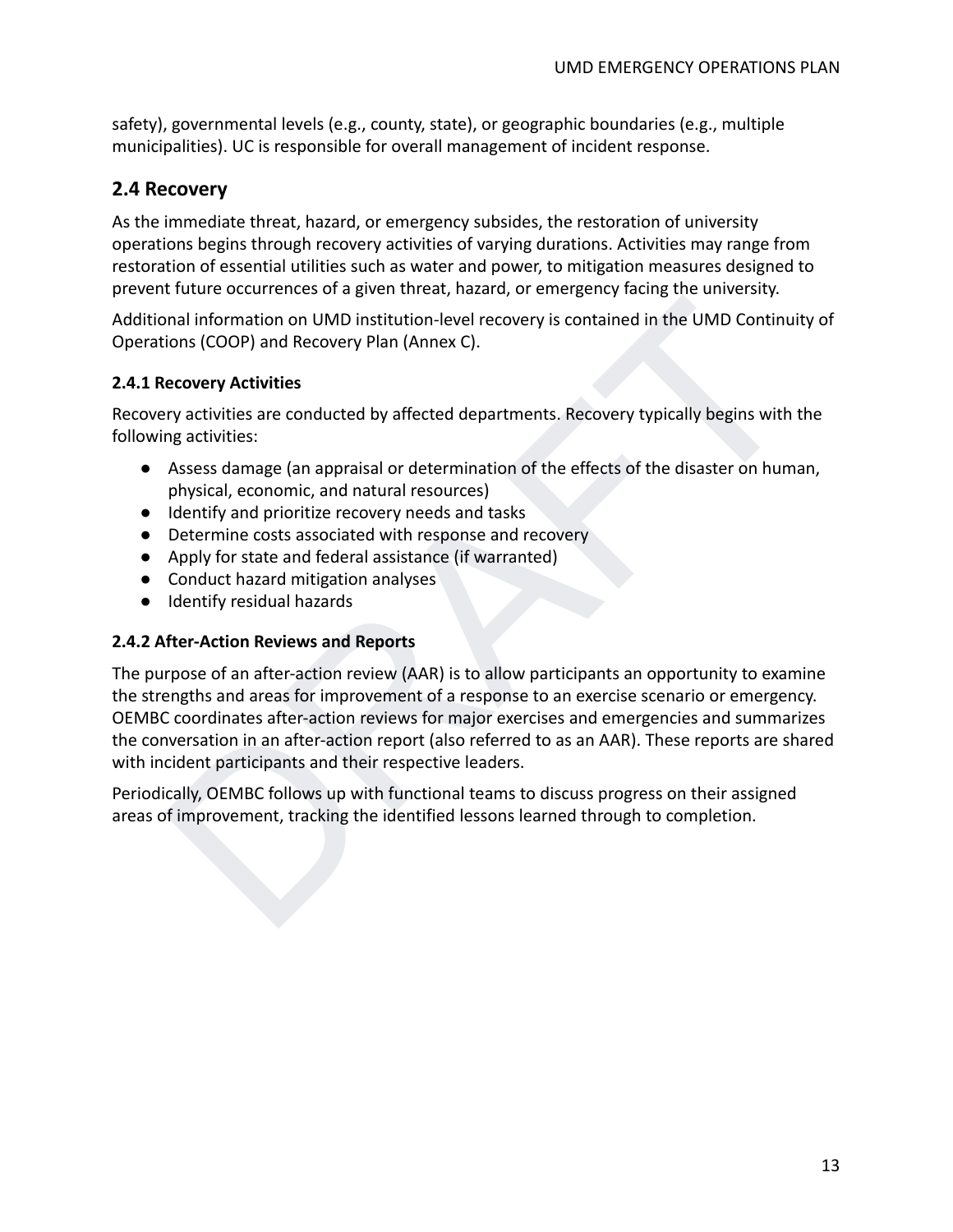# <span id="page-13-0"></span>**3 Communications**

This section describes the ways in which emergency information is shared with various campus populations.

## <span id="page-13-1"></span>**3.1 Emergency Personnel Communications**

ies or communication pairomem includer ataios, email distribution lists, manual calib<br>totification systems, and atidio and video conferencing (e.g., Zoom). Government<br>ency Telecommunications Service (GETS) and Wireless Pri University personnel use a variety of communications tools and systems in an emergency. Examples of communication platforms include radios, email distribution lists, manual call trees, mass notification systems, and audio and video conferencing (e.g., Zoom). Government Emergency Telecommunications Service (GETS) and Wireless Priority Service (WPS) cards are also used to facilitate telephone and mobile phone communications, respectively, for select individuals.

## <span id="page-13-2"></span>**3.2 Warnings and Mass Notification**

UMD issues accurate and timely warnings and information to the campus community by using the UMD Alerts system. UMD Alerts is a mass notification system that uses a variety of communication channels to notify students, faculty, and staff during an active, major campus emergency, including:

- Text messages (short message service [SMS]) to mobile devices
- Alert beacons located in select buildings
- Early warning sirens
- Email

UMD Alerts is managed and operated by the Department of Public Safety (DPS). When DPS determines there is an active emergency in which the physical safety of the campus community may be at risk, a notification is initiated. Examples of when UMD Alerts would be activated include:

- A person actively shooting a weapon on campus
- A tornado predicted to strike the campus area
- A major hazardous material spill affecting campus

Localized incidents (such as a small fire, hazardous material spill in a lab, isolated criminal offense) likely would not require a mass notification.

Sirens are activated to notify the UMD community of an imminent threat, such as a tornado, where there is short advance notice of occurrence.

The UMD Alert system is tested monthly.

## <span id="page-13-3"></span>**3.3 Incident Communication**

For a major incident, the institutional response and communications strategy is led by the Office of Strategic Communications. This office provides timely synthesis of information for ongoing incidents from the DPS, the President's Office, and operational responders. This centralized approach is in place to prevent misinformation, rumor-spreading, and inconsistent messaging.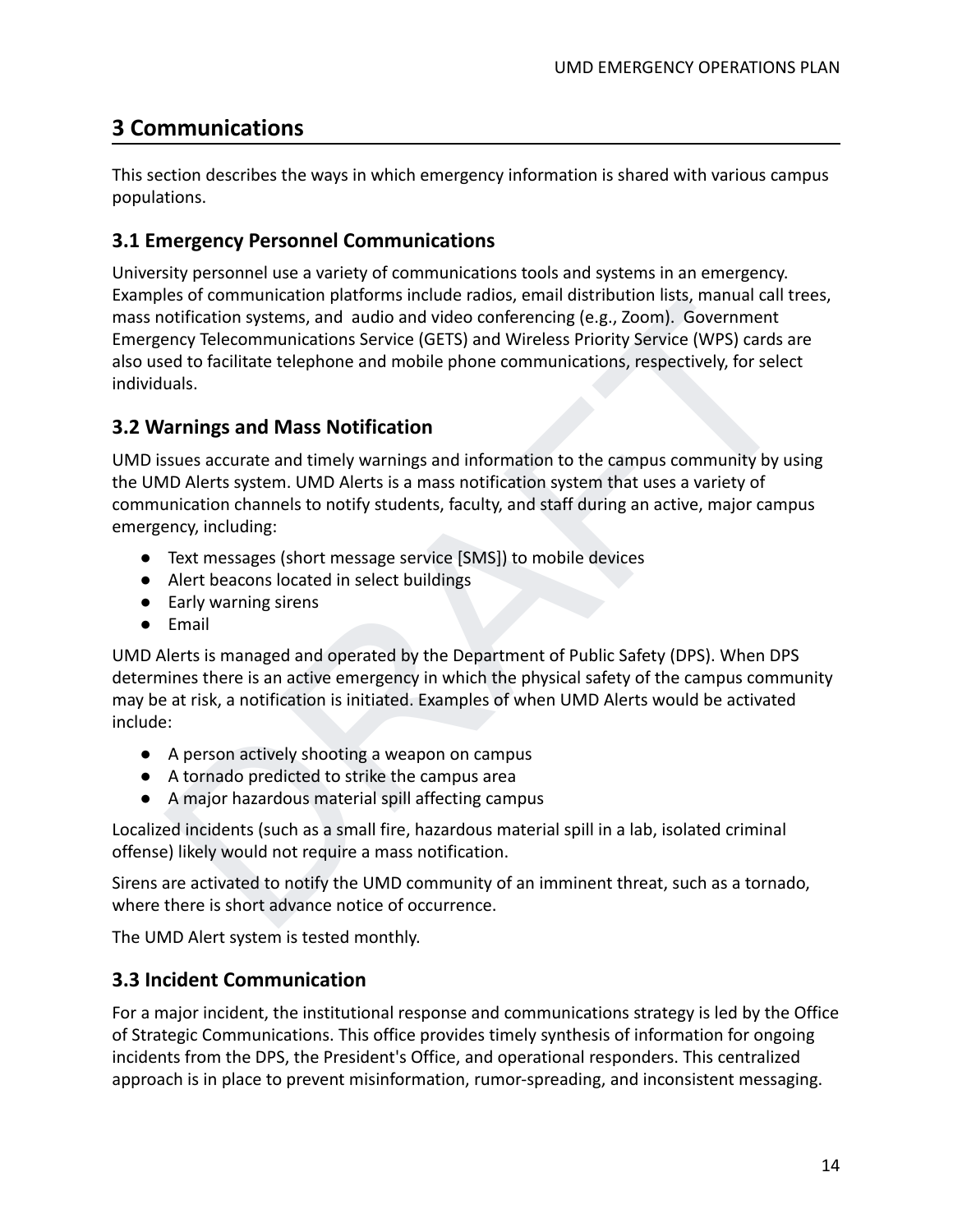When needed, the Office of Strategic Communications provides issue briefs to campus communicators that include suggested social media content, talking points, key messages, etc. During an incident, campus communicators are asked to refrain from posting on social media sites, unless re-posting from the university's primary, authenticated channels or using content provided in an issue brief.

For incidents that affect the institution but which are less severe (e.g., power outages, IT system outages), individual departments are authorized to communicate time-sensitive guidance to their constituencies using pre-scripted messaging developed in consultation with the Office of Strategic Communications. As appropriate, departments tailor and amplify this messaging to their target populations (e.g., students living in residence halls).

#### <span id="page-14-0"></span>**3.3.1 Public Messaging**

The Office of Strategic Communications employs an appropriate mix of communications channels to transmit information and updates for ongoing incidents (Annex C).

#### **3.3.2 Media Relations**

Extended the approach and properties taken and properties and properties taken and applify this messaging to<br>gic Communications. As appropriate, departments tailor and amplify this messaging to<br>grape tropulations (e.g., st The Office of Strategic Communications manages all media inquiries and approves the release of official statements and comments during a crisis. The university Chief Communication Officer is the official spokesperson for the university and must approve any information released to the media.

Public Information Officers (PIOs), with approval from the Chief Communication Officer, provide official statements or comments during a crisis and serve as official spokespeople on behalf of the university.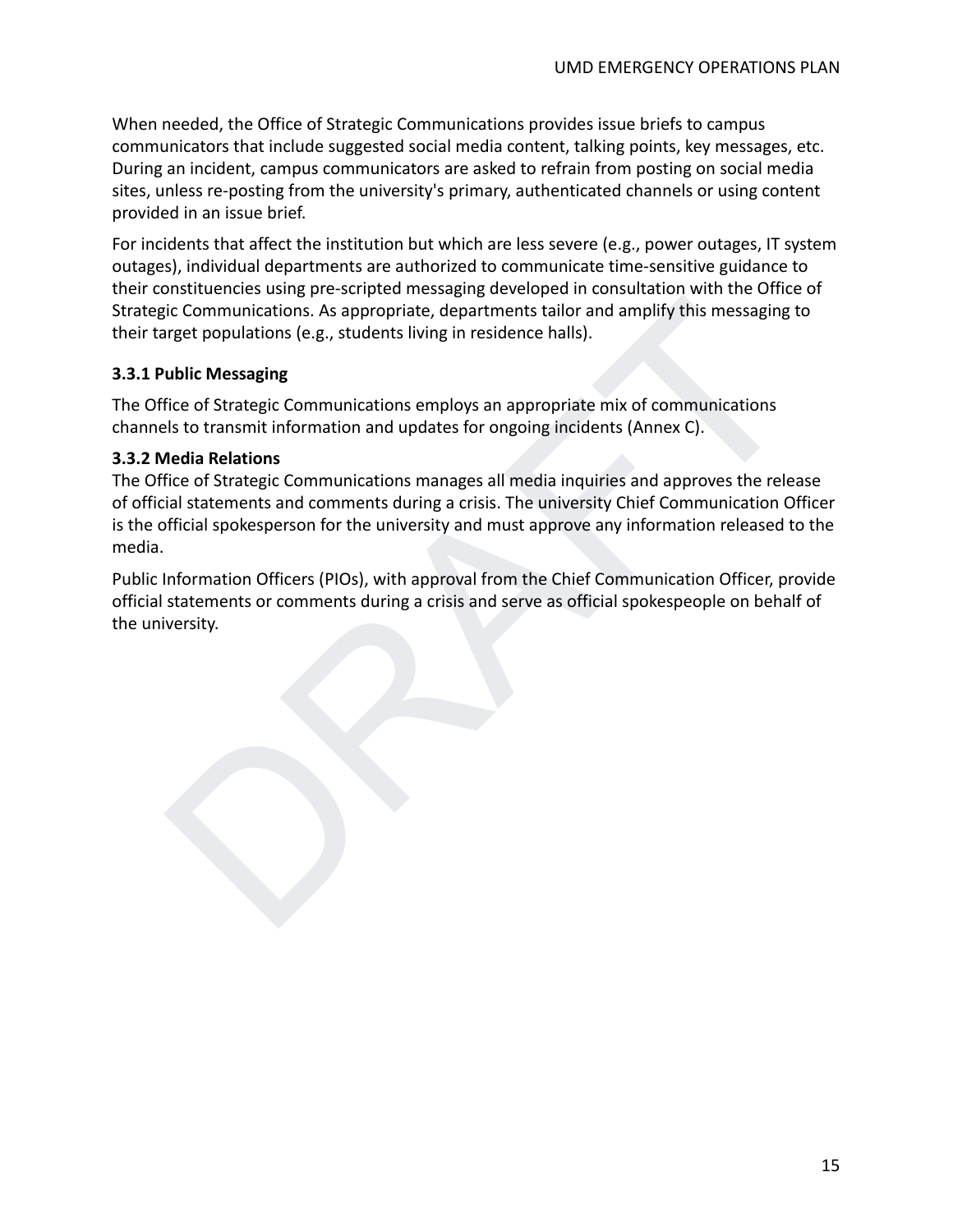# <span id="page-15-0"></span>**4 Plan Maintenance and Training**

This section summarizes the maintenance and exercise schedule for this plan.

#### <span id="page-15-1"></span>**4.1 Plan Maintenance**

OEMBC is responsible for the overall preparation and coordination of the EOP. As required by USM policy, this plan is reviewed every two years by OEMBC, OEMBC Program Advisors, and the Campus Incident Coordination Group. Changes are logged on the Record of Changes table at the beginning of the document.

## <span id="page-15-2"></span>**4.2 Training and Exercises**

Training is a critical component of a successful emergency management program. OEMBC coordinates regular training on this plan for functional teams, training on specific hazards, and supports departmental exercises and training.

is incluent Coordination Group. Changes are logged on the Record of Changes table at the<br>aining and Exercises<br>g is a critical component of a successful emergency management program. OEMBC<br>nates regular training on this pla Exercises refer to activities used to test plans, protocols, and/or procedures intended to validate the planning and training process. OEMBC maintains a multiyear training and exercise tracker. The types of exercises are determined based on real incidents and events, assessments of risk, and industry trends.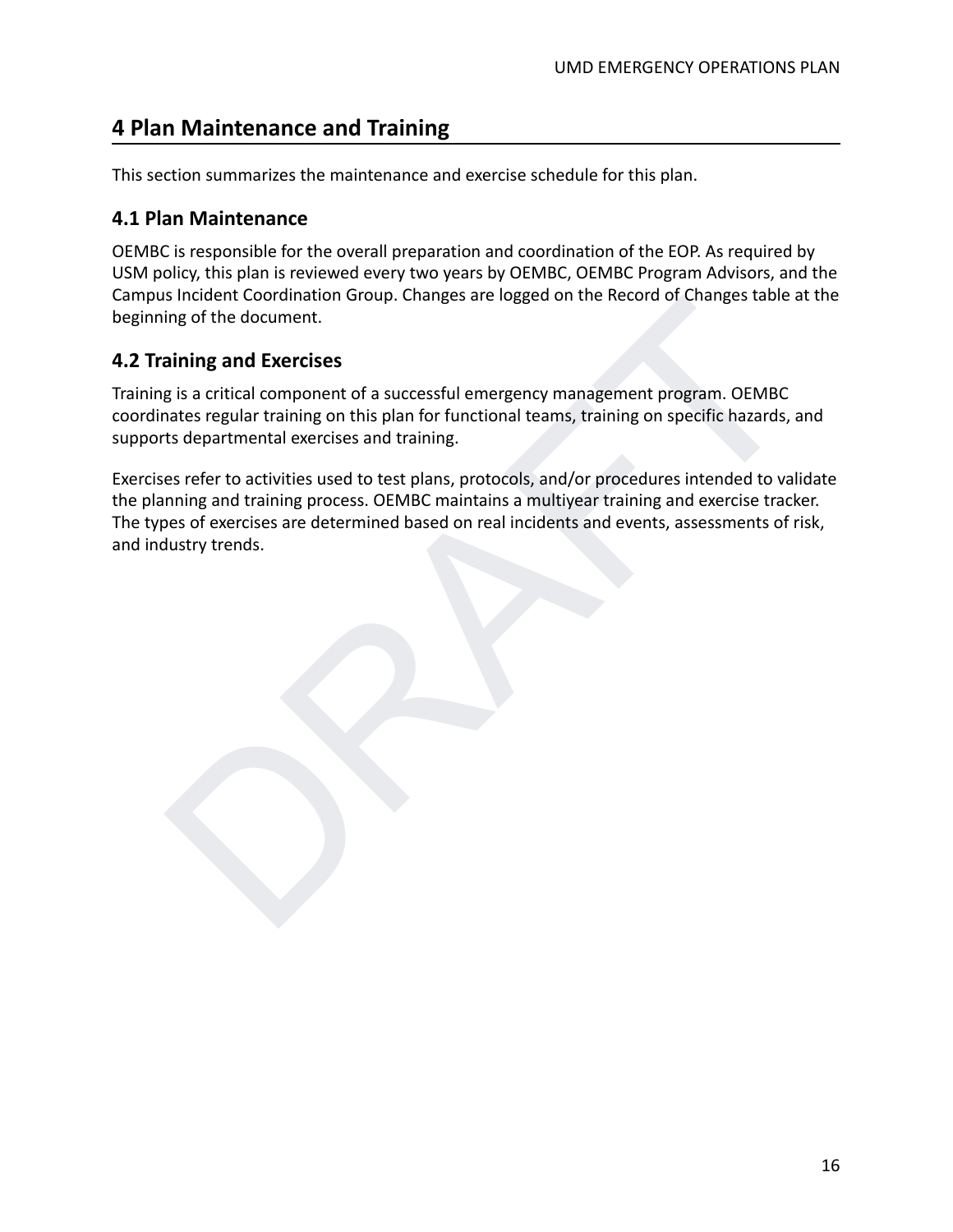# <span id="page-16-0"></span>**Appendix A: Definitions**

This document uses the following emergency management terms:

- All Hazards: Natural, technological, or human-caused incidents that warrant action to protect life, property, environment, and public health or safety, and to minimize disruptions of campus activities.
- Campus Community: Students, faculty, staff, visitors, vendors, and contractors on, or in, UMD campus property.
- Continuity of Operations Plan: A plan of action to continue business functions of a department/unit/organization after a disaster threatens to prevent them from resuming and/or continuing.
- Continuity of Operations Plan: A plan of action to continue business functions of a<br>department/unity(organization after a disaster threatens to prevent them from resuming<br>and/or continuing.<br>Crisis, Emergency, or Incident: ● Crisis, Emergency, or Incident: An occurrence—natural, technological, or human-caused—that requires a response to protect life, property, or the environment. For the purposes of this document, these terms are interchangeable, although the term "incident" is preferred. These concepts contrast with activities related to pre-planned events that can be rescheduled or canceled.
- Emergency Management: The process of coordinating available resources to effectively manage emergencies or disasters that threaten UMD, thereby saving lives, preventing injury, and minimizing economic loss. This involves four phases: mitigation, preparedness, response, and recovery.
	- Mitigation: Activities to reduce the loss of life and property from natural and/or human-caused disasters.
	- Preparedness: Actions that involve a combination of planning, resources, training, exercising, and organizing to build, sustain, and improve operational capabilities.
	- Response: Immediate actions to save and sustain lives, protect property and the environment, and meet basic human needs. Response also includes the execution of plans and actions to support short-term recovery.
	- Recovery: The development, coordination, and execution of activities to stabilize critical functions after an incident has occured.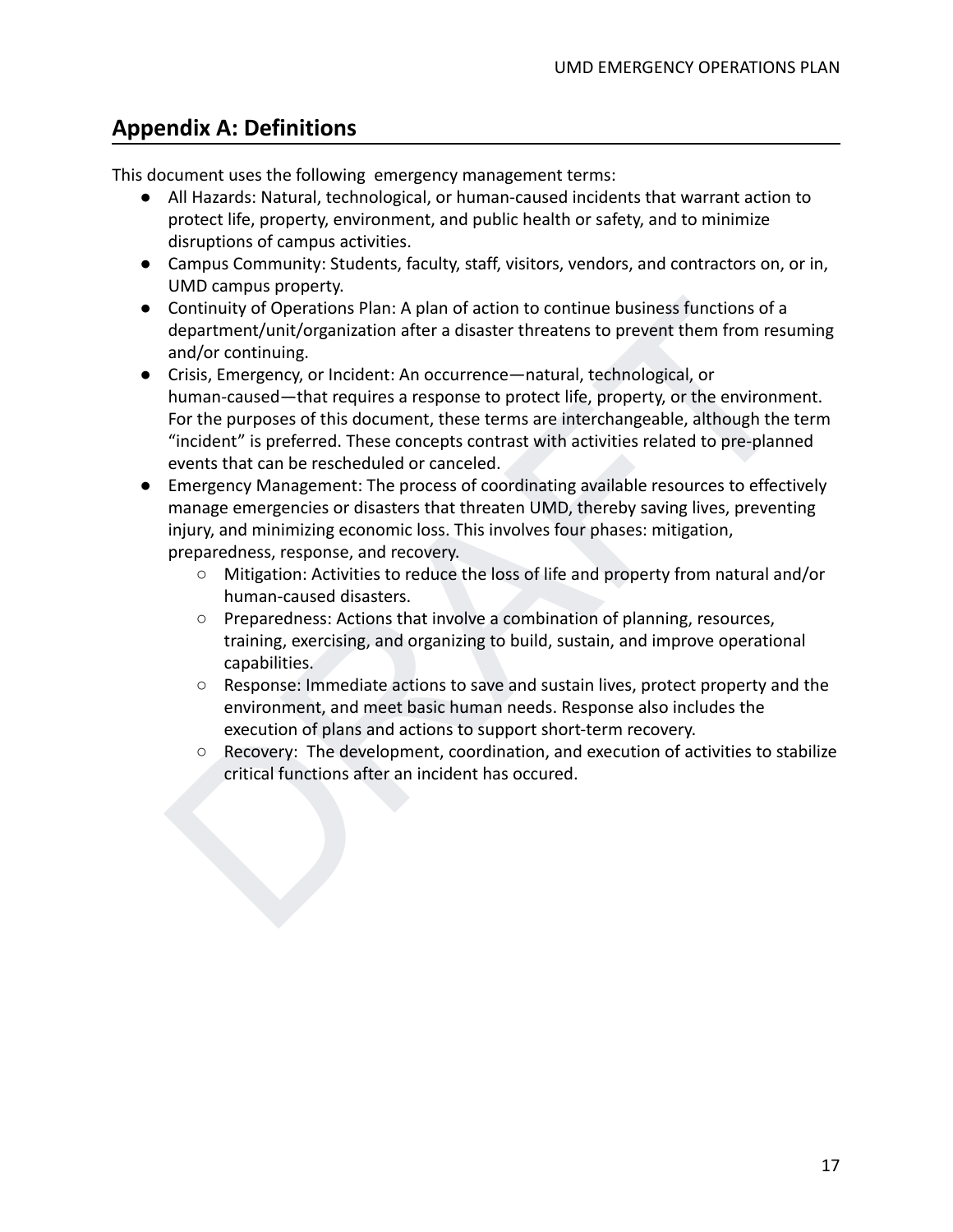# <span id="page-17-0"></span>**Appendix B: Use of ICS and NIMS in UMD's Response Model**

This section is required by USM policy VI–13.00, Section 2. A. 1. j).

UMD's incident management structure is based on the tenets outlined in the Federal Emergency Management Agency (FEMA)'s National Incident Management System (NIMS) and Incident Command System (ICS).

#### **NIMS**

s a systematic, proactive, and common approach that allows organizations and agencies<br>k together to manage incidents regardless of the cause, size, location or complexity in an<br>or ceduce loss of life, property and harm to NIMS is a systematic, proactive, and common approach that allows organizations and agencies to work together to manage incidents regardless of the cause, size, location or complexity in an effort to reduce loss of life, property and harm to the environment. The Campus Incident Coordination Group is structured according to the NIMS Departmental EOC Structure described on Page 122 of the NIMS document found here:

https://www.fema.gov/sites/default/files/2020-07/fema\_nims\_doctrine-2017.pdf.

## **ICS**

ICS is a nationally used, standardized, on-scene emergency management concept that can be scaled depending upon the incident. UMD's on-scene response teams (e.g., UMPD, FM, DRF) utilize concepts of ICS during all-hazards response activities. ICS characteristics that have been integrated into the UMD emergency response structure include:

- Incident action planning
- Chain and unity of command
- Accountability and coordination of resources

## **ESFs**

Emergency Support Functions (ESFs), outlined in FEMA's National Response Framework, align categories of resources and provide strategic objectives for their use. The UMD community has a variety of capabilities that align with most of FEMA's ESFs, as summarized below, although the ESF construct is not explicitly used in UMD's incident management structure.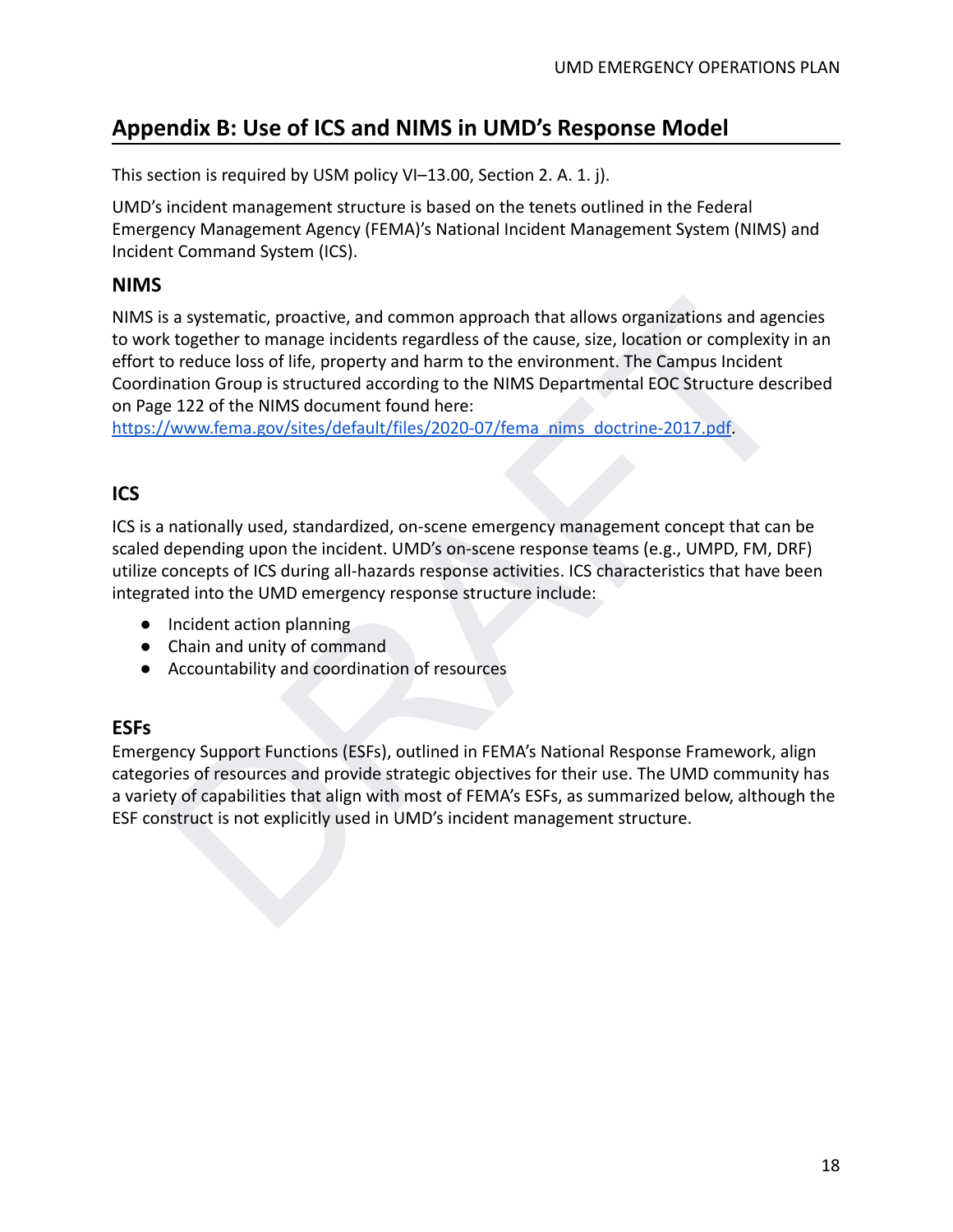| <b>Emergency Support</b><br><b>Function</b>                                                                                                                     | <b>Responsibilities</b>                                                                                                             | <b>Primary UMD Unit</b>                                      | <b>UMD Support</b><br>Unit(s)                                         |
|-----------------------------------------------------------------------------------------------------------------------------------------------------------------|-------------------------------------------------------------------------------------------------------------------------------------|--------------------------------------------------------------|-----------------------------------------------------------------------|
| Coordinate transportation resources, including<br>1. Transportation<br>resources from external sources                                                          |                                                                                                                                     | Transportation<br>Services (DOTS)                            | <b>DPS</b>                                                            |
| 2. Communication<br>Ensures voice and data communications are provided<br>to support emergency response and facilitates<br>restoration of the IT infrastructure |                                                                                                                                     | <b>DIT</b>                                                   | None                                                                  |
| 3. Public Works & Engineering                                                                                                                                   | Protects, assesses, and restores campus<br>infrastructure and coordinate debris<br>management operations                            | <b>FM</b>                                                    | Department of<br>Residential<br>Facilities,<br><b>Dining Services</b> |
| 4. Firefighting                                                                                                                                                 | Coordinate and plan with, and supports, outside fire<br>and rescue service providers                                                | Office of the Fire<br>Marshal                                | <b>DPS</b>                                                            |
| 5. Information and Planning                                                                                                                                     | Provides public information and protective<br>actions guidance; coordinates media and<br>community relations                        | Office of Strategic<br>Communications                        | <b>DPS</b>                                                            |
| 6. Mass Care, Emergency<br>Assistance, Temporary<br>Housing, and Human Services<br>Sheltering                                                                   | Coordinate emergency mass care including<br>sheltering, feeding, distribution of emergency<br>supplies, and long-term housing needs | Department of<br>Resident Life and<br><b>Dining Services</b> | <b>OEMBC</b>                                                          |
| 7. Logistics                                                                                                                                                    | Obtain required resources including equipment,<br>supplies, and services                                                            | Determined by<br>nature of<br>incident                       | <b>OEMBC</b>                                                          |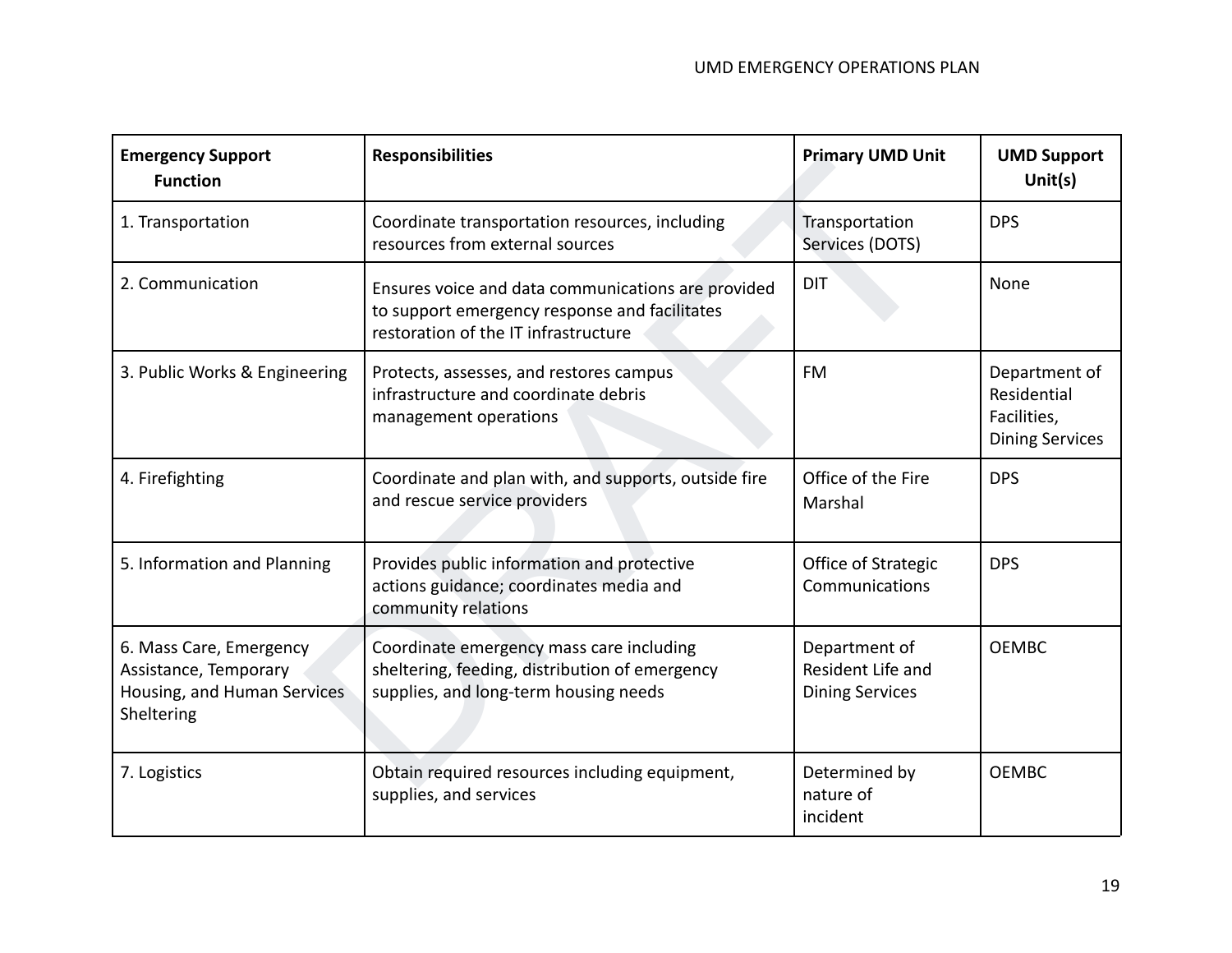| 8. Public Health                                                                                                                                                                                         | Assess public health needs Coordinate public<br>health response Provide health services<br>Coordinate with external health and medical<br>providers | University Health<br>Center (UHC)                                         |                         |
|----------------------------------------------------------------------------------------------------------------------------------------------------------------------------------------------------------|-----------------------------------------------------------------------------------------------------------------------------------------------------|---------------------------------------------------------------------------|-------------------------|
| 9. Oil and Hazardous Materials<br>Response                                                                                                                                                               | Coordinate spill response and cleanup                                                                                                               | Department of<br>Environmental Safety,<br>Sustainability & Risk<br>(ESSR) | DPS and<br><b>OEMBC</b> |
| 10. Public Safety and<br>Provides law enforcement activities and security<br>Security<br>during emergency response. Manages the UMD Alerts<br>mass notification system and Public Safety Radio<br>system |                                                                                                                                                     | <b>DPS</b>                                                                | OEMBC and DIT           |
|                                                                                                                                                                                                          |                                                                                                                                                     |                                                                           |                         |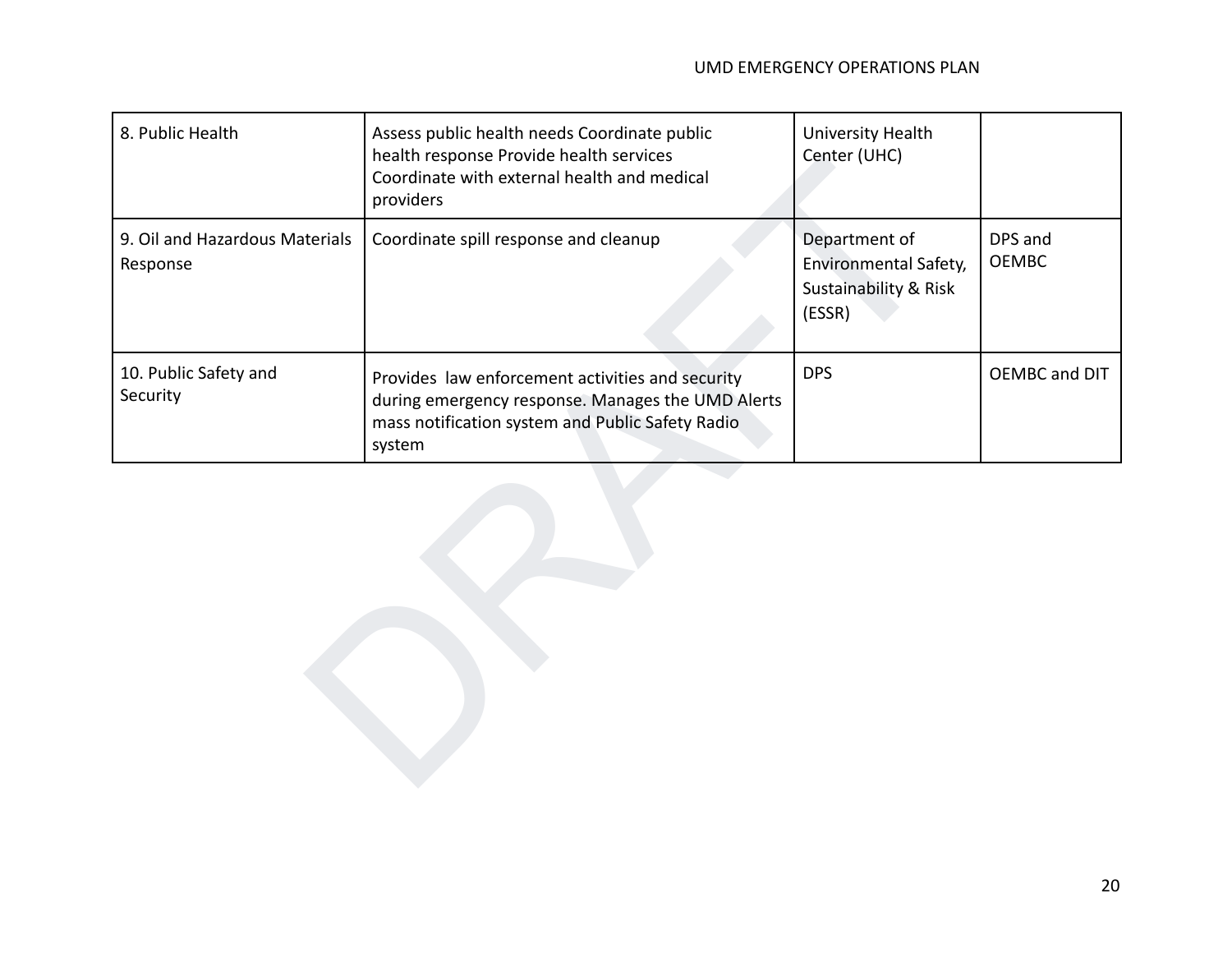## **EOCs**

USM policy VI–13.00 Section 4 requires UMD to have an EOC capability to "collect and analyze data, coordinate resources, and to have situational awareness for specified emergencies and incidents." Activation of the response structure described in this plan enables UMD departments to collaboratively fulfill the role of a traditional EOC in supporting on-scene incident response activities.

g together to plan and execute next steps in their areas of responsibility and attending<br>to briefings to receive incident updates and coordinate resources and activities. The<br>incident Coordination Group may meet virtually Key activities performed by the Campus Incident Coordination Group during an incident include working together to plan and execute next steps in their areas of responsibility and attending periodic briefings to receive incident updates and coordinate resources and activities. The Campus Incident Coordination Group may meet virtually or in person depending on the needs of the incident; this will be determined by OEMBC with support from the UMD Department of Public Safety (DPS).

To avoid jargon and acronyms in the revised structure, the term "EOC" will not be used; activation of the revised structure (Campus Incident Coordination Group) is understood to be synonymous with the activation of an EOC.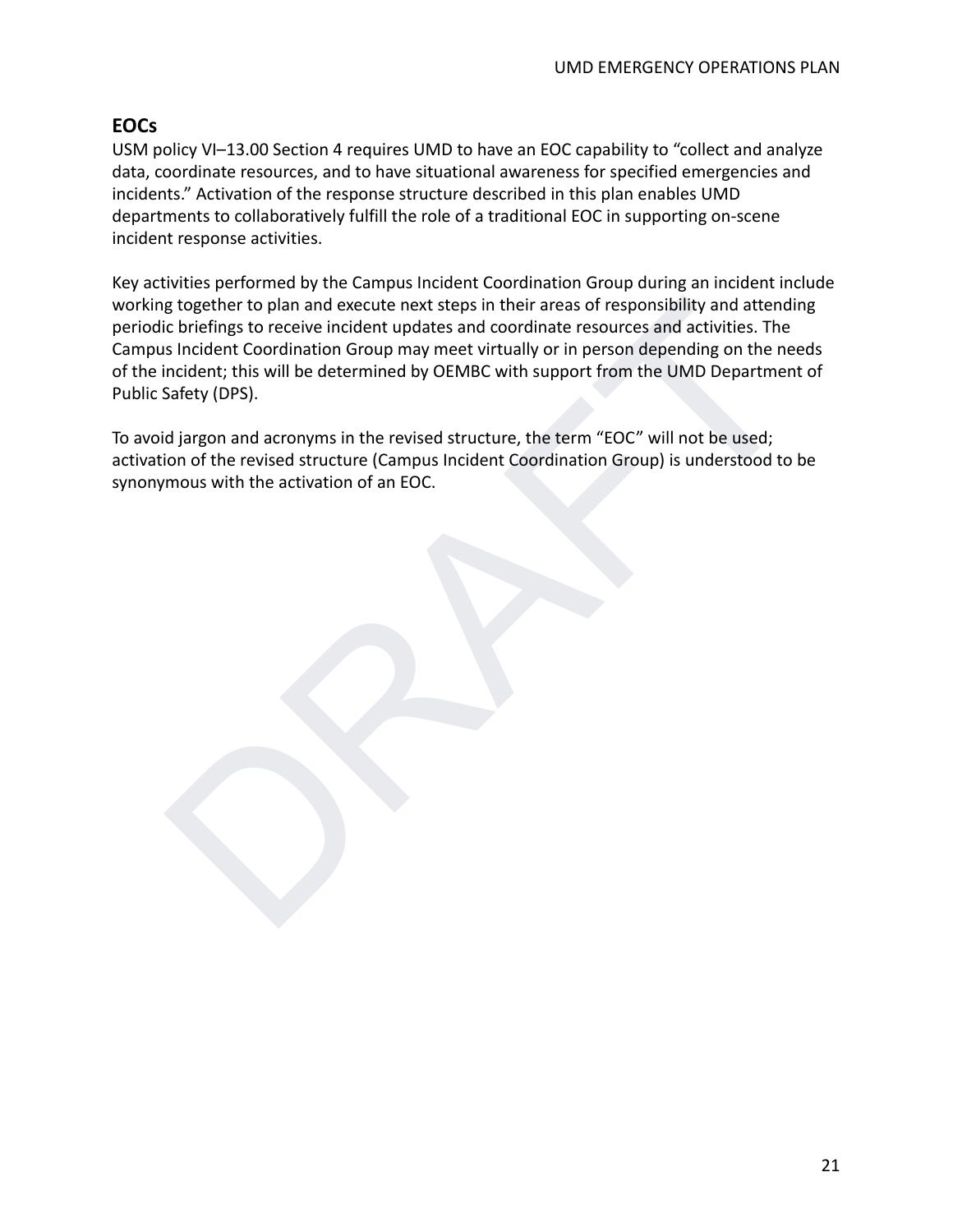# <span id="page-21-0"></span>**Appendix C: Administration, Finance and Logistics**

This section is required by USM policy VI–13.00, Section 2. B. 1. a).

University departments that participate in emergency response must maintain careful and complete records of expenditures. The university may be eligible for reimbursement of expenses or losses from the state or federal government, so accurate and thorough records are essential and required.

idents likely to involve the FEMA or the Maryland Emergency Management Agency<br>Massistance, departments should track their human and property resource use. Tracking<br>Ily through Excel or other methods determined suitable by For incidents likely to involve the FEMA or the Maryland Emergency Management Agency (MEMA) assistance, departments should track their human and property resource use. Tracking is usually through Excel or other methods determined suitable by the department. The Department of Environmental Safety, Sustainability and Risk will provide guidance at the time of the event.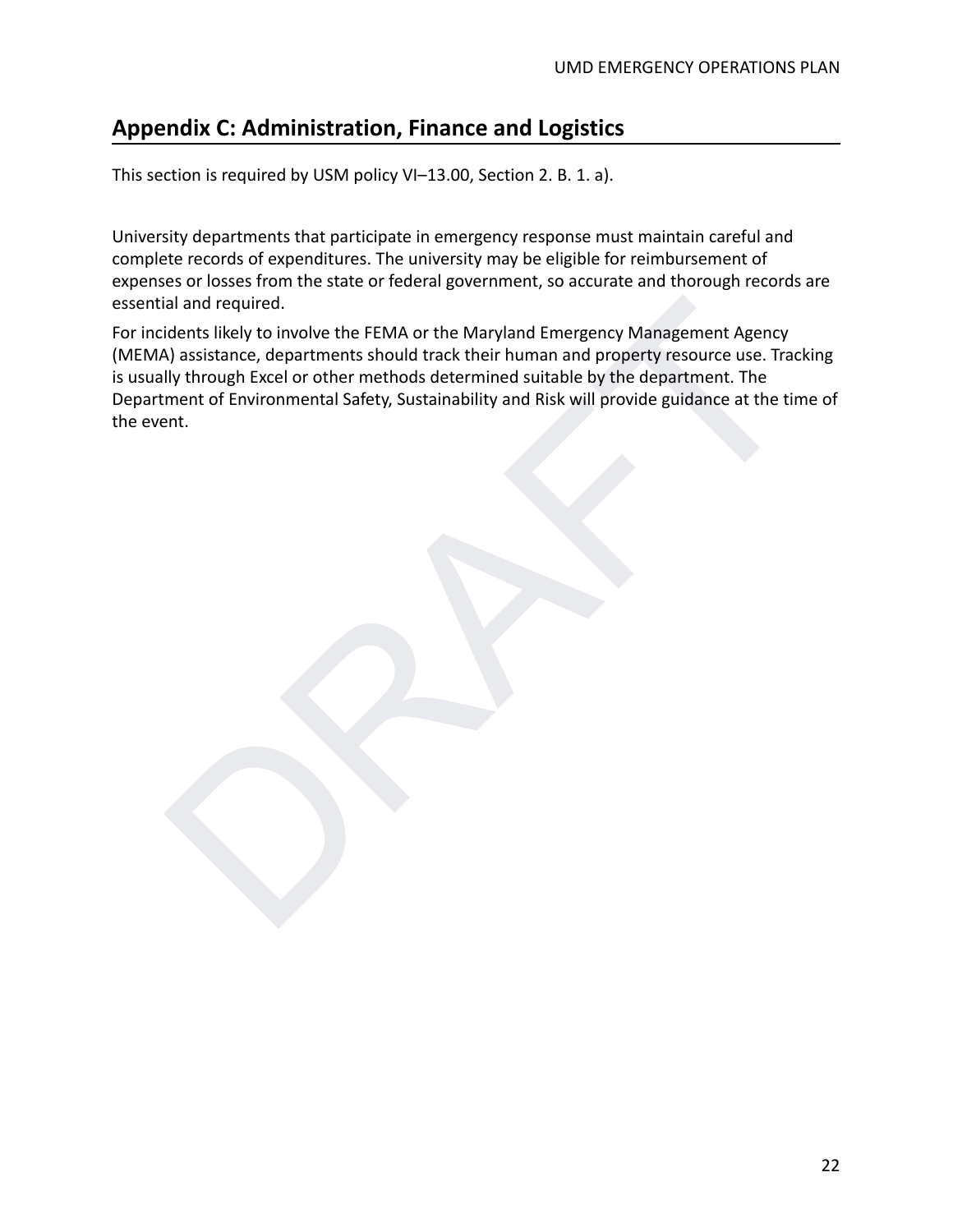# <span id="page-22-0"></span>**Appendix D: Behavior Evaluation and Threat Assessment/Fitness for Duty**

This section pertains to the requirements of USM policy VIII‐21.00, Section 1. B. 3.

arious tunctional areas; public satety (policing), mental helatifi (psychiary and social<br>counseling (psychology), student conduct, and student affairs to assess concerning<br>or and to develop strategies to support the well-b The BETA (Behavior Evaluation and Threat Assessment) Team evaluates reports about University of Maryland students who are concerning, disruptive, or threatening. The team brings expertise from various functional areas: public safety (policing), mental health (psychiatry and social work), counseling (psychology), student conduct, and student affairs to assess concerning behavior and to develop strategies to support the well-being and academic success of all students.

It is rare for UMD students to be disruptive, threatening, or violent; however, sometimes students behave (whether in or out of the classroom) in ways that faculty, staff, other students, or parents/families may consider concerning or alarming. Examples may include:

- Being disorderly, disruptive, or verbally aggressive expressing uncontrollable anger, hostility, or frustration
- Acting bizarrely, disturbed, or odd for that person
- Threatening physical harm in person, on the phone, or electronically
- Being a threat to oneself suicidal ideation
- Possessing a weapon, being violent, or damaging property

The BETA Team is composed of representatives from the Counseling Center, the University Health Center's Mental Health Services, the Office of Student Conduct, the Department of Public Safety, and the Office of the Vice President for Student Affairs. The BETA Team may consult with other University units when appropriate.

In accordance with UMD's Fitness for Duty policy (VI-8.00 (F)), the University Health Center will partner with units as appropriate to review reports of concerning behavior from staff and faculty.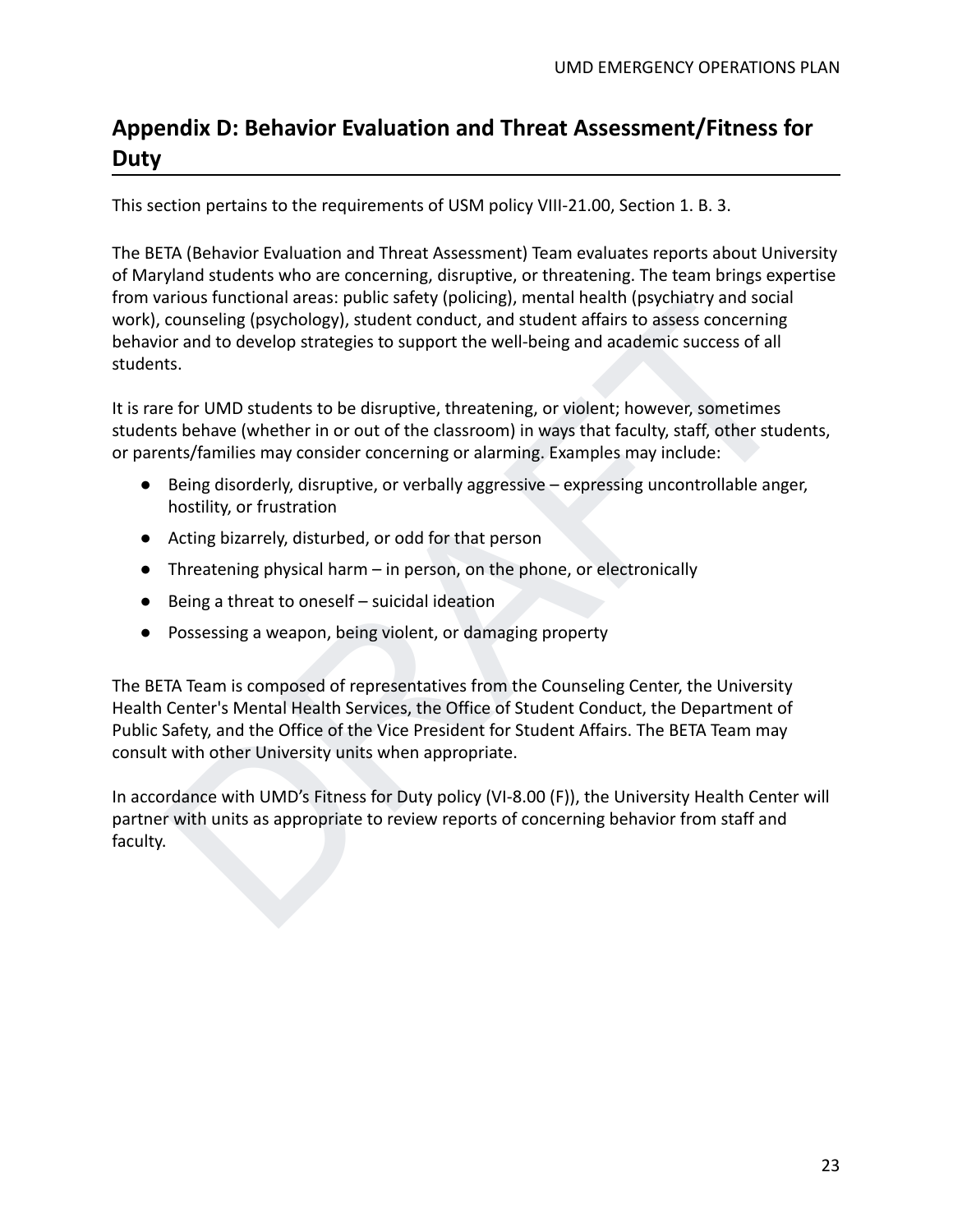# <span id="page-23-0"></span>**Appendix E: Third-Party Emergency Surge Support**

Departments are encouraged to develop their own mechanism to handle surges in telephone or email inquiries resulting from incidents. The UMD Call Center is available to provide operational expertise for departments responding to a temporary influx of phone calls. Departments should work with DIT to include surge support procedures into their Departmental Continuity of Operations plan.

In the event that the UMD Call Center can no longer support the volume of calls it receives or needs phone operators trained to respond to callers in crisis, a third-party vendor is under contract to supplement or replace the UMD Call Center.

In addition to call center support, this vendor has the capability to provide a variety of emergency services to the UMD community, to include:

- Licensed counselors
- event finat ne UNID call center can no longer support me volume of can strecteves or<br>phone operators trained to respond to callers in crisis, a third-party vendor is under<br>to supplement or replace the UMD Call Center.<br>It i ● Family Assistance Center mobilization and staffing (provides centralized support to affected individuals needing a compassionate environment, such as bereaved families or displaced residence hall students)

Authorized individuals are regularly trained on the process for activating resources including vendor support for the UMD call center, licensed counselors, and the Family Assistance Center.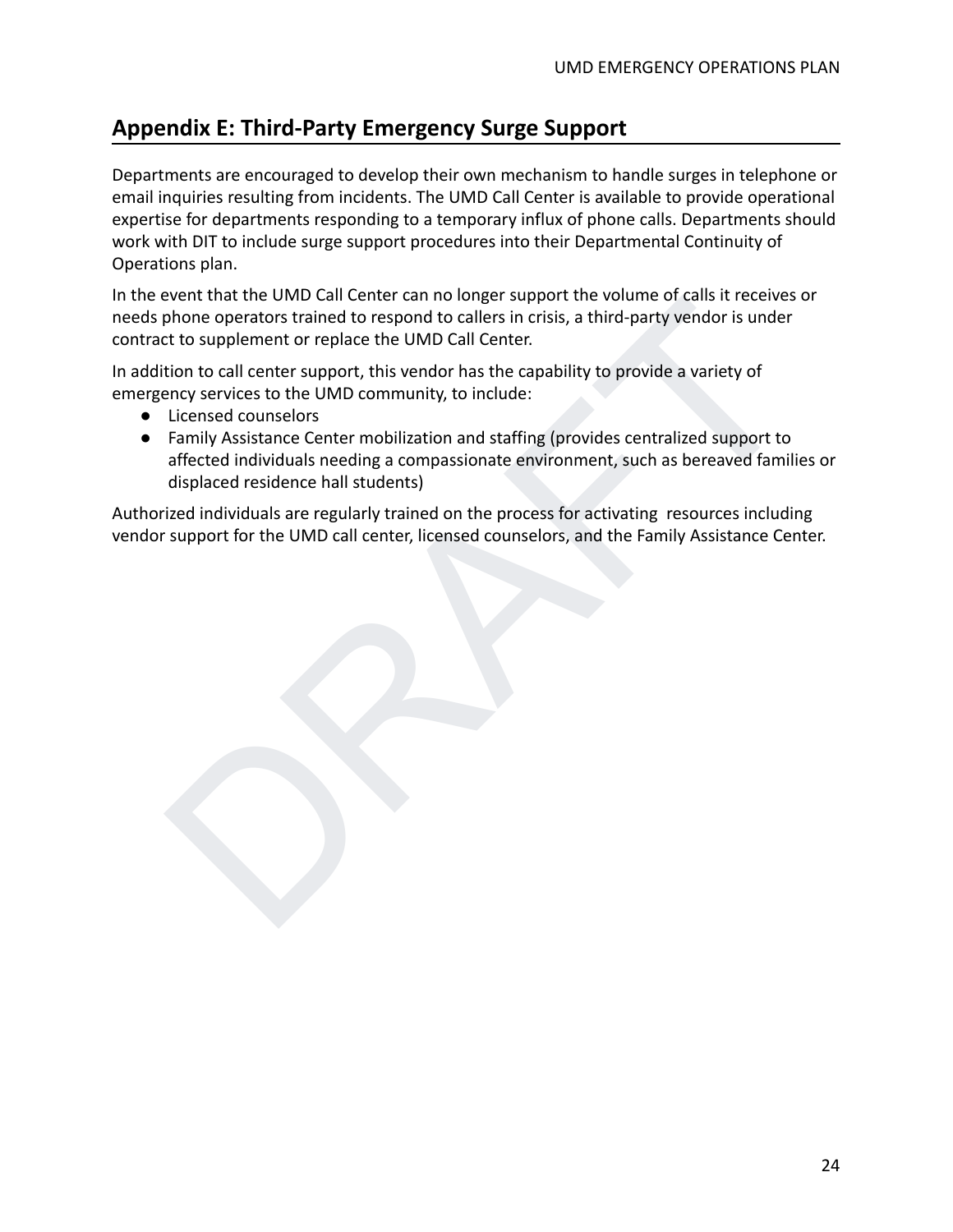# <span id="page-24-0"></span>**Appendix F: Major Identified Threats and Hazards**

This section is required by USM policy VI–13.00, Section 3. A. 3.

A number of physical threats and hazards that threaten the stability and safety of the campus community have been identified through the university's risk assessment methodology. Mitigation actions for specific threats are summarized below.

## **Utility Outage Procedures**

**/ Outage Procedures**<br>
es Management (FM) is responsible for ensuring disruptions to UMD's utilities (e.g.,<br>
ags, power, water) are promptly detected and addressed. Outages resulting in significant<br>
onged disruption to cam Facilities Management (FM) is responsible for ensuring disruptions to UMD's utilities (e.g., steam, gas, power, water) are promptly detected and addressed. Outages resulting in significant or prolonged disruption to campus operations require extensive coordination with stakeholders throughout the UMD community. FM maintains internal procedures as well as higher-level coordination protocols describing the ways in which UMD departments work together to restore utility operations and mitigate the impacts of outages. These plans are reviewed regularly by FM leadership.

If a utility outage results in significant damage or disruption to the campus, the Campus Incident Coordination and Campus Incident Strategy Groups are convened to coordinate appropriate operational actions.

#### **Severe Weather Procedures**

Severe weather events have the potential to disrupt business operations and damage critical infrastructure within the UMD community. These events include a snow storm/ice, tornado, hurricane, and flash flooding, which could occur with limited notice. Impacts of severe weather events on campus could include a power outage, infrastructure collapse or damage (e.g., burst pipe, flooded roadways), structural damage to UMD buildings, environmental damage (e.g., downed trees), and injury to members of the UMD community.

Departments are responsible for ensuring they have mechanisms in place to receive advance notifications issued by the National Weather Service. Individual departments are responsible for responding to severe weather warnings and conducting damage assessments according to their internal procedures. For example:

- When a tornado warning is issued, the UMD Department of Public Safety (DPS) sounds the campus sirens and sends a notification to the campus community via UMD Alerts.
- When inclement weather threatens the safe operations of campus activities (e.g., a winter storm or ice event), Facilities Management meets with the Provost to assess necessary changes to the following day's activities (e.g., campus closure, telework, cancelation of classes). These operational status changes are relayed to the campus community via UMD Alerts, Social Media outlets and the Snow Line (301-405-SNOW).
- When a hurricane seems likely to affect the campus area, OEMBC will convene the Campus Incident Coordination and Campus Incident Strategy Groups to ensure functional departments are aware of the threat.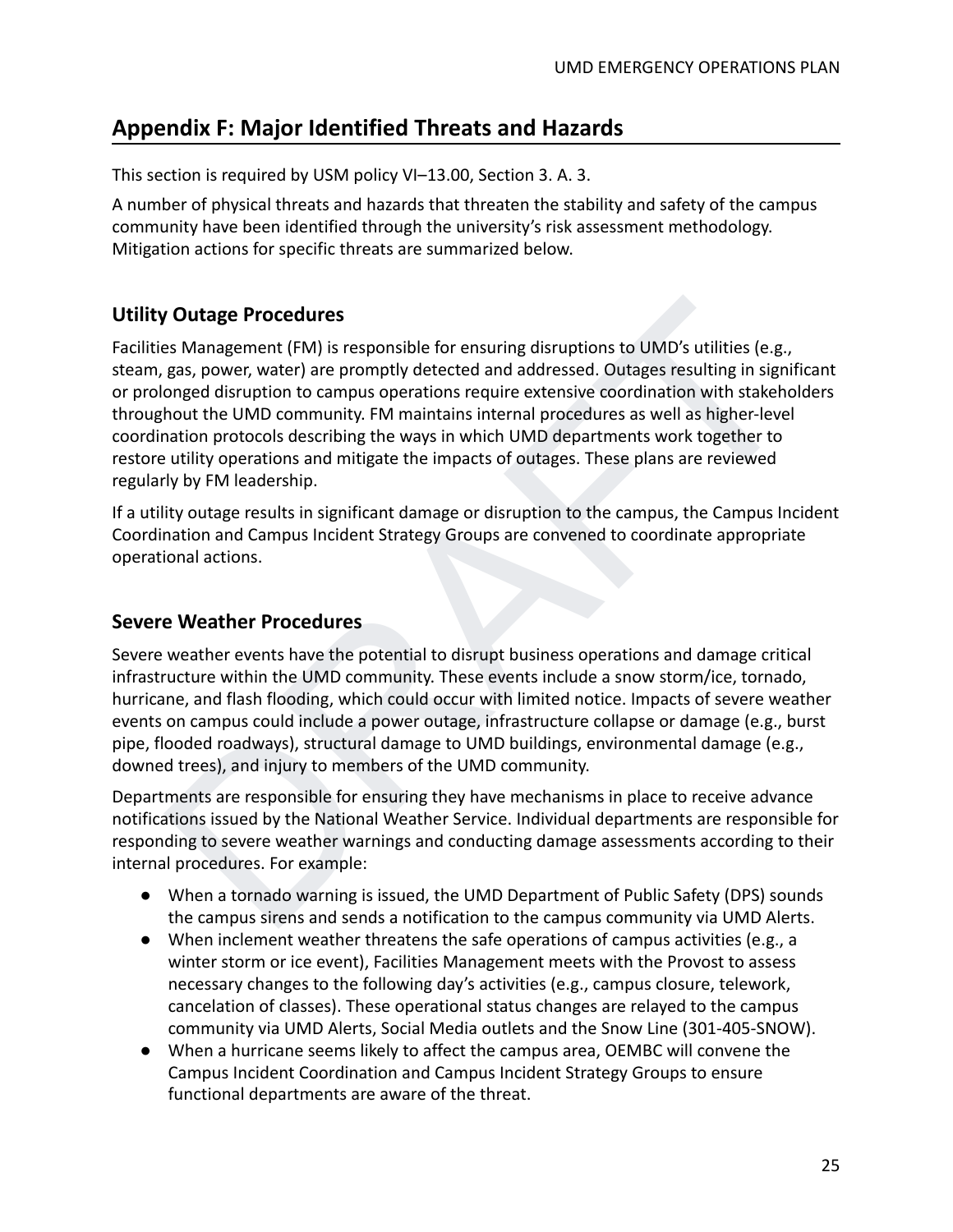When a severe weather warning is issued, employees with incident management responsibilities (and the entire campus community) should take immediate protective actions to ensure their safety. If severe weather results in significant damage or disruption to the campus, the Campus Incident Coordination and Campus Incident Strategy Groups are convened to coordinate appropriate operational actions.

#### **Incidents Requiring Shelter-in-Place or Evacuation**

Members of the UMD community may need to evacuate or shelter-in-place to ensure their safety during an emergency. Information about how to respond to an emergency will be included in UMD Alerts distributed to campus.

ers of the UMD community may need to evacuate or shelter-in-place to ensure their<br>during an emergency. Information about how to respond to an emergency will be<br>din UMD Alerts distributed to campus.<br>C collaborates with camp OEMBC collaborates with campus partners to ensure that all UMD buildings have appropriate signage directing students, faculty, and staff to evacuation routes and shelter-in-place locations. Building-specific emergency preparedness and response protocols can be found on emergency signage.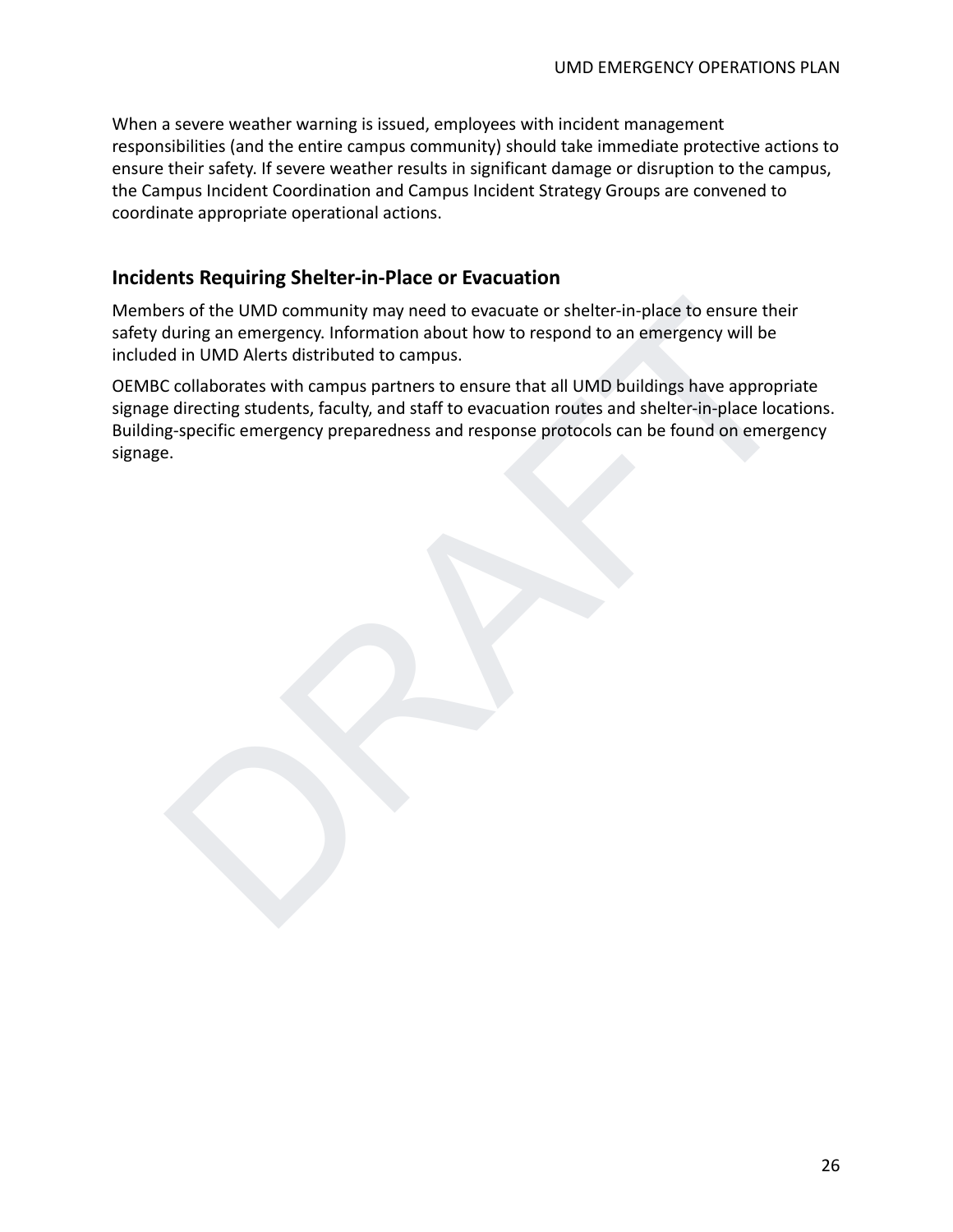# <span id="page-26-0"></span>**Annex A: Campus Outbreak Response Plan**

This section is required by USM policy VI–13.00, Section 3. A. 3.

Cases and outbreaks of new and emerging infections or existing infections are an ongoing potential hazard to the health and safety of the university community and operations as an institution of higher education.

The Campus Outbreak Response Plan provides a framework for how key units at UMD will work together internally and with local, regional and national public health authorities to manage the incidence of infectious disease on our campus.

er internally and with local, regional and national public health authorities to manage the<br>ce of infectious disease on our campus.<br>In addresses basic steps that will be implemented under the direction of the University<br>Ce The plan addresses basic steps that will be implemented under the direction of the University Health Center to care for ill individuals, communicate about disease situations with the community, and prevent the spread of an infection. The Campus Outbreak Response Plan is reviewed at least annually with key stakeholders and is a living document, which is continually updated based on new information and experience.

Authorized individuals may request a full copy of the latest plan.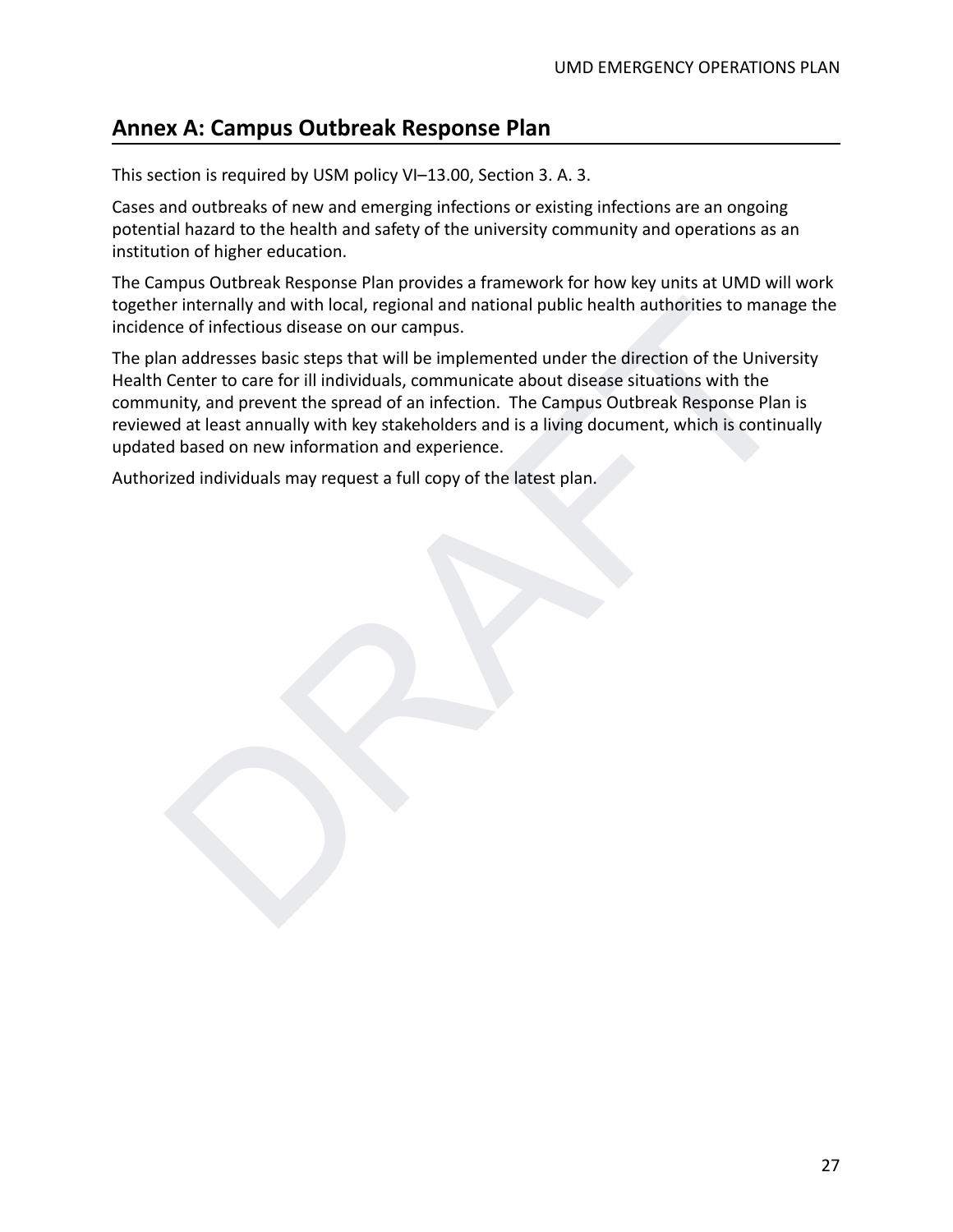# <span id="page-27-0"></span>**Annex B: Incident Communications Plan**

This section pertains to a document required by USM policy VIII‐21.00, Section II.

The Incident Communications Plan outlines the roles, responsibilities, and processes that guide the university in ensuring timely, accurate, and transparent information is disseminated to the campus community and external stakeholders before, during, and after an incident.

The plan is reviewed at least annually by the Office of Strategic Communications and its stakeholders. Authorized individuals may request a full copy of the latest Incident Communications Plan.

an is reviewed at least annually by the Office of Strategic Communications and its<br>olders. Authorized individuals may request a full copy of the latest incident<br>unications Plan.